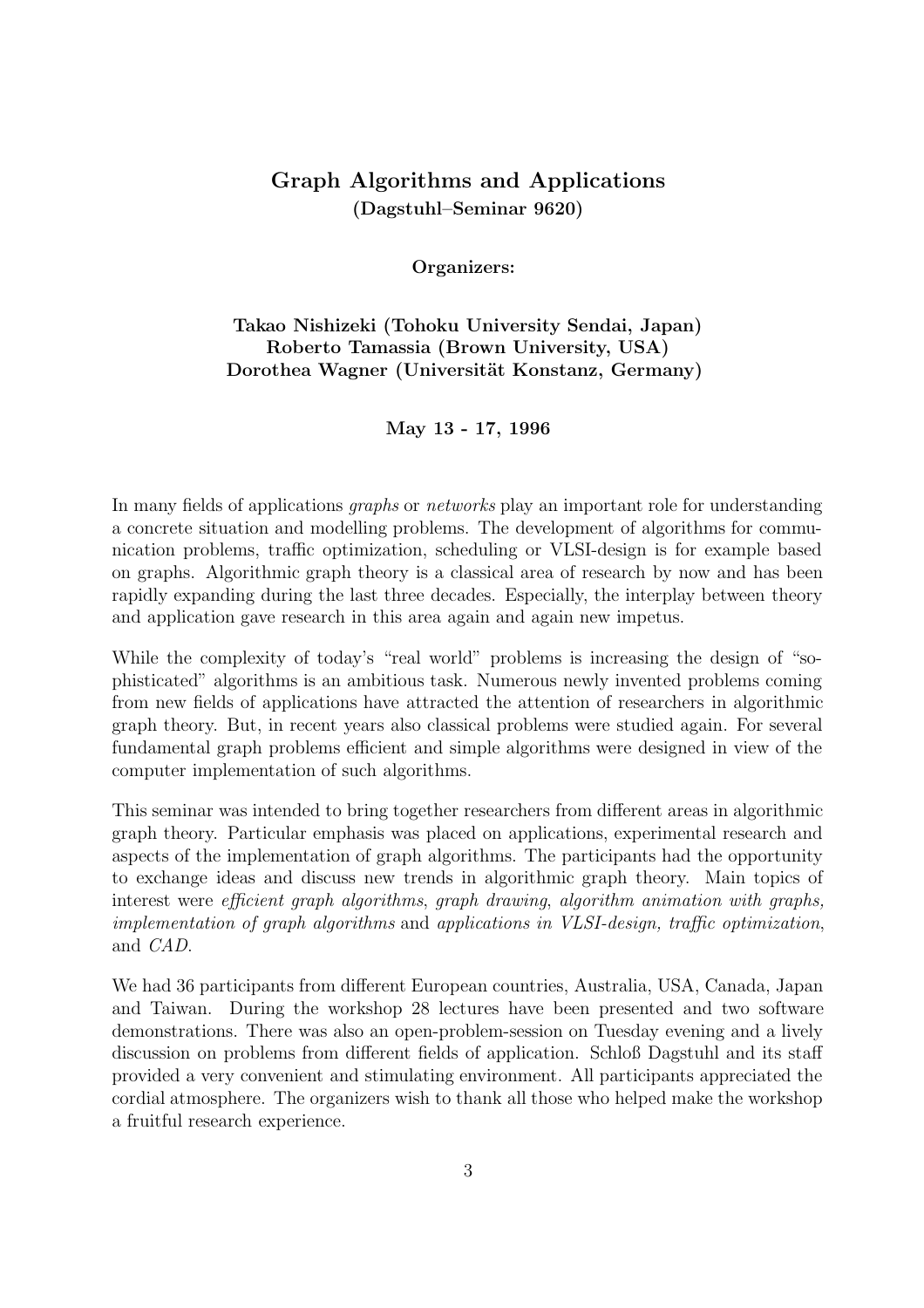#### Participants

Takao Asano, Chuo University Tetsuo Asano, Osaka Electro-Communication University Franz J. Brandenburg, Universität Passau Ulrik Brandes, Universität Konstanz Yefim Dinitz, Technion — Haifa Peter Eades, University of Newcastle Wen-Lian Hsu, Academica Sinica Taipei Toshihide Ibaraki, Kyoto University Michael Jünger, Universität zu Köln Goos Kant, Utrecht University Naoki Katoh, Kobe University of Commerce Michael Kaufmann, Universität Tübingen Philip Klein, Brown University Bernhard Korte, Universität Bonn Han La Poutré, Leiden University Annegret Liebers, Universität Konstanz Giuseppe Liotta, Brown University Rolf Möhring, Technische Universität Berlin David W. Matula, Southern Methodist University Kurt Mehlhorn, Max-Planck-Institut für Informatik Bojan Mohar, University of Ljubljana Petra Mutzel, Max-Planck-Institut für Informatik Stefan Näher, Universität Halle Hiroshi Nagamochi, Kyoto University Takao Nishizeki, Tohoku University Stephen North, AT&T Bell Labs Andras Recski, Technical University of Budapest Maciej M. Syslo, University of Wroclaw Roberto Tamassia, Brown University Ioannis Tollis, University of Texas at Dallas Dorothea Wagner, Universität Konstanz Frank Wagner, Freie Universität Berlin Toshimasa Watanabe, Hiroshima University Karsten Weihe, Universität Konstanz Sue Whitesides, McGill University Christos Zaroliagis, Max-Planck-Institut für Informatik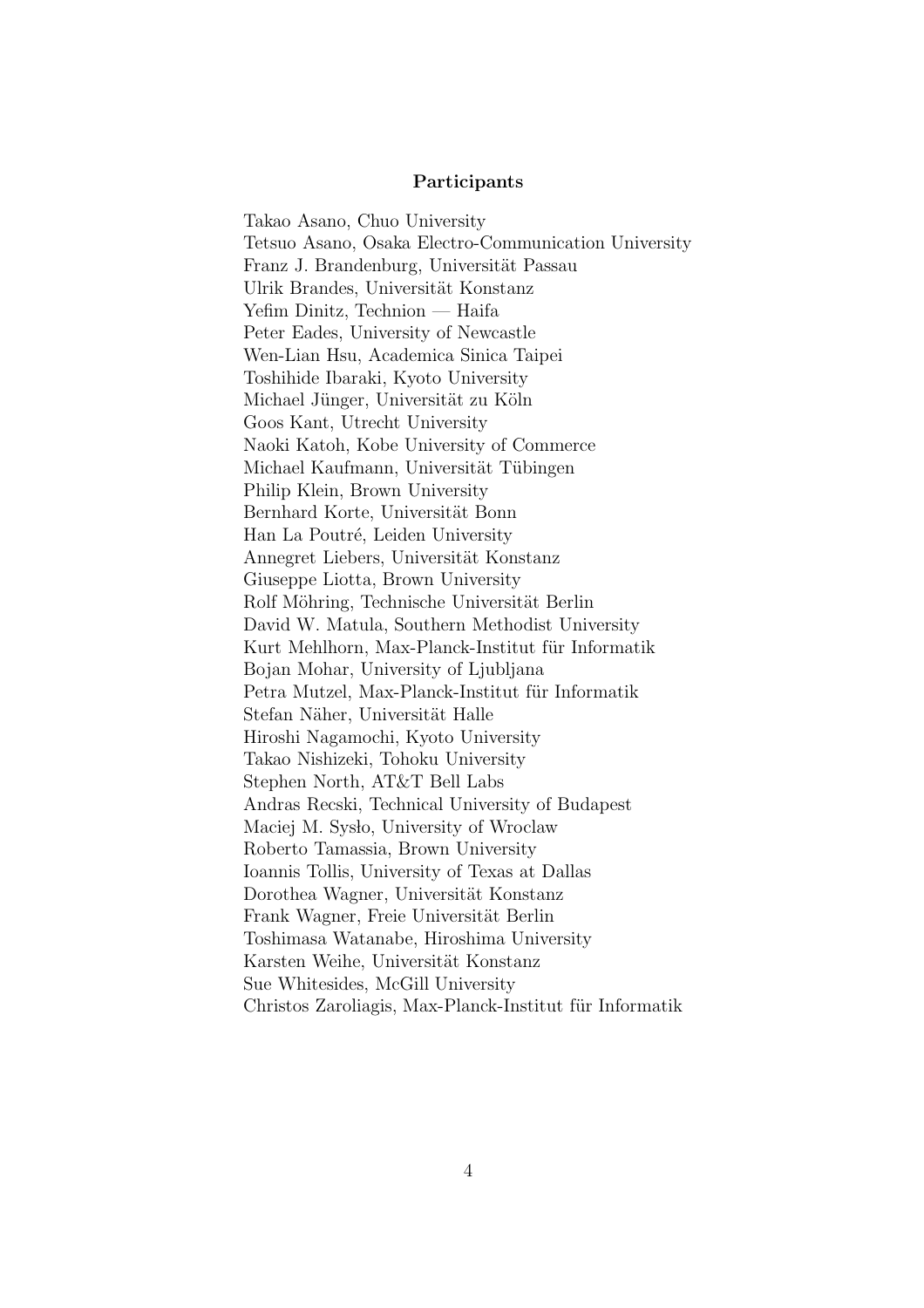# Program

# Monday, May 13, 1996

| Morning Session   | Chair: Dorothea Wagner                                                                                    |
|-------------------|-----------------------------------------------------------------------------------------------------------|
| 9:00              | Welcome                                                                                                   |
| $9:15-10:00$      | Takao Nishizeki: Decompositions to degree-constrained subgraphs<br>are simply reducible to edge-colorings |
| $10:30 - 11:00$   | Hiroshi Nagamochi: Faster edge-splitting algorithms in undirected<br>graphs                               |
| $11:15 - 11:45$   | Takao Asano: Approximation algroithms for the maximum satisfi-                                            |
|                   | ability problem                                                                                           |
|                   |                                                                                                           |
| Afternoon Session | Chair: Peter Eades                                                                                        |
| $14:45 - 15.30$   | Wen-Lian Hsu: Graph recognition algorithms                                                                |
| $16:15 - 16:45$   | Kurt Mehlhorn: A simple linear time algorithm to find Kuratowski                                          |
|                   | subgraphs of non-planar graphs                                                                            |
| $16:45 - 17:30$   | Bojan Mohar: Embedding graphs in an arbitrary surface in linear                                           |
|                   | time                                                                                                      |

# Tuesday, May 14, 1996

| Morning Session               | Chair: Michael Jünger                                       |                                                                                                                       |
|-------------------------------|-------------------------------------------------------------|-----------------------------------------------------------------------------------------------------------------------|
| $9:00 - 9:30$<br>$9:30-10:00$ |                                                             | Karsten Weihe: Reconstructing a surface from its polygonal pieces<br>Rolf Möhring: Mesh generation using flow methods |
| $10:30-10:50$                 |                                                             | Tetsuo Asano: Space efficient algorithms for image segmentation                                                       |
| $10:50 - 11:20$               |                                                             | Goos Kant: Vehicle routing problems with time windows                                                                 |
| $11:30-12:00$                 | with incremental maintenance                                | Yefim Dinitz: Modelling all bottlenecks (edge cuts) of a network,                                                     |
| Afternoon Session             | Chair: Takao Nishizeki                                      |                                                                                                                       |
| $14:45 - 15.30$               | arising from MAX CUT and COLORING                           | Philip Klein: Approximation algorithms for semidefinite programs                                                      |
| $16:15 - 16:45$               | Naoki Katoh: Computing subgraphs of minimum weight triangu- |                                                                                                                       |
|                               | lations based on LMT-skeletons                              |                                                                                                                       |
| 17:00                         | Application Problems                                        | Chair: Ioannis Tollis                                                                                                 |
| 19:30                         | Open Problems                                               | Chair: Roberto Tamassia                                                                                               |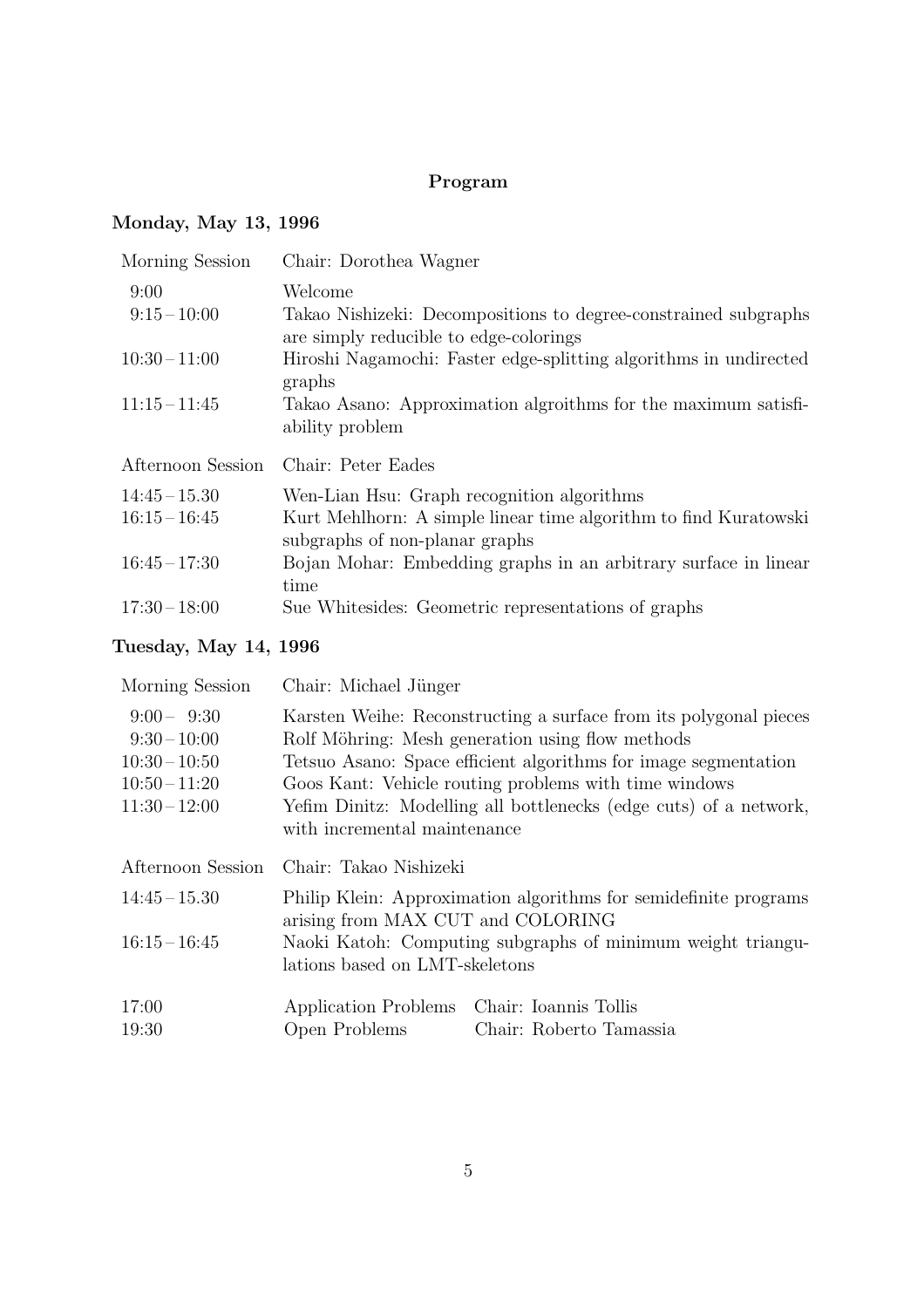# Wednesday, May 15, 1996

| Morning Session                                                 | Chair: Stephen North                                                                                                                                                                                                    |
|-----------------------------------------------------------------|-------------------------------------------------------------------------------------------------------------------------------------------------------------------------------------------------------------------------|
| $9:00 - 9.30$<br>$9:30-10:00$<br>$10:30-11:00$<br>$11:00-11:45$ | Franz J. Brandenburg: On drawing planar angle graphs<br>Peter Eades: Drawing clustered graphs<br>Ioannis Tollis: Advances in orthogonal graph drawing<br>Michael Kaufmann: On bend-minimum orthogonal graph<br>drawings |
| Afternoon                                                       | Excursion to Trier or hike in the rain                                                                                                                                                                                  |

# Thursday, May 16, 1996

| Morning Session                                                 | Chair: Toshimasa Watanabe                                                                                                                                                                                                                          |
|-----------------------------------------------------------------|----------------------------------------------------------------------------------------------------------------------------------------------------------------------------------------------------------------------------------------------------|
| $9:00 - 9.30$<br>$9:30-10:00$<br>$10:30-11:00$<br>$11:00-11:45$ | Stefan Näher: Implementation of graph algorithms with LEDA<br>Giuseppe Liotta: The proximity drawability problem<br>Toshihide Ibaraki: Two arc disjoint paths in Eulerian digraphs<br>David W. Matula: Two results on search and edge connectivity |
| Afternoon Session                                               | Chair: Sue Whitesides                                                                                                                                                                                                                              |
| $15:00 - 15.30$<br>$16:15 - 17:00$<br>$17:00 - 17:30$           | Michael Jünger: Practical performance of MIN CUT algorithms<br>Petra Mutzel: Optimization on hierarchical graphs<br>Maciej Systo: The bandwith problem of clique caterpillars and tol-<br>erance graphs                                            |
| $17:30 - 17:45$                                                 | Dorothea Wagner: PlaNet: A demonstration package for algo-<br>rithms on PLAnar NETworks                                                                                                                                                            |
| $17:45 - 18:00$                                                 | David W. Matula: Painting graph algorithms                                                                                                                                                                                                         |
| Evening                                                         | Software Demonstrations                                                                                                                                                                                                                            |

# Friday, May 17, 1996

| Morning Session | Chair: Frank Wagner                                       |
|-----------------|-----------------------------------------------------------|
| $9:00 - 9.30$   | Bernhard Korte: $L_1$ -Steiner trees                      |
| $9:30-10:10$    | Christos Zaroliagis: All-pairs MIN CUT in sparse networks |
| $10:45 - 11:30$ | Andras Recski: Some linear time solvable subcases of the  |
|                 | multilayer routing problem                                |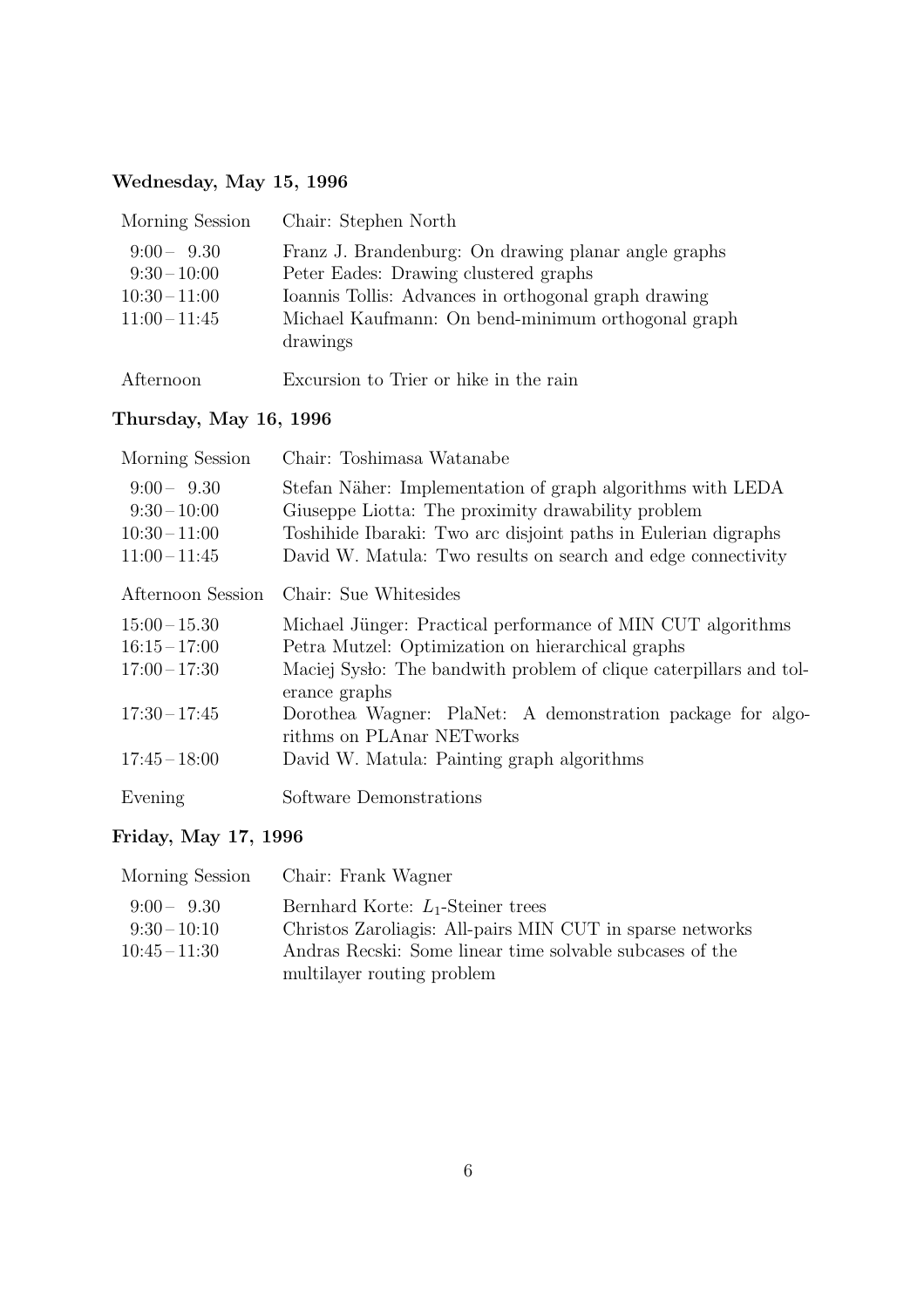# Decompositions to degree-constrained subgraphs are simply reducible to edge-colorings

Takao Nishizeki Graduate School of Information Sciences Tohoku University

The degree-constrained subgraphs decomposition problem, such as an  $f$ -coloring,  $f$ -factorization and [q, f]-factorization, is to decompose a given graph  $G = (V, E)$  to edge-disjoint subgraphs degree-constrained by integer-valued functions  $f$  and  $g$  on  $V$ . In this talk we show that the problem can be simply reduced to the edge-coloring problem in polynomial-time. That is, for any positive integer k, we give a polynomial-time transformation of  $G$  to a new graph such that  $G$  can be decomposed to at most  $k$  degree-constrained subgraphs if and only if the new graph can be edge-colored with k colors.

## Faster edge-splitting algorithms in undirected graphs

Hiroshi Nagamochi Graduate School of Engineering Kyoto University

This paper presents a deterministic  $O(n(m + n \log n) \log n) = O(nm)$  time algorithm for splitting off all edges incident to a vertex s of even degree in a multigraph  $G$ , where  $n$  and m are the numbers of vertices and links ( $=$  vertex pairs between which G has an edge) in G, respectively. Based on this, many graph algorithms using edge-splitting can run faster. For example, the edge-connectivity augmentation problem in an undirected multigraph can be solved in  $\tilde{O}(nm)$  time, which is an improvement over the previously known randomized  $\tilde{O}(n^3)$  bound and deterministic  $\tilde{O}(n^2m)$  bound.

# Approximation algorithms for the maximum satisfiability problem

Takao Asano Department of Information and System Engineering Chuo University

The maximum satisfiability problem (MAX SAT) is : given a set of clauses with weights, find a truth assignment that maximizes the sum of the weights of the satisfied clauses.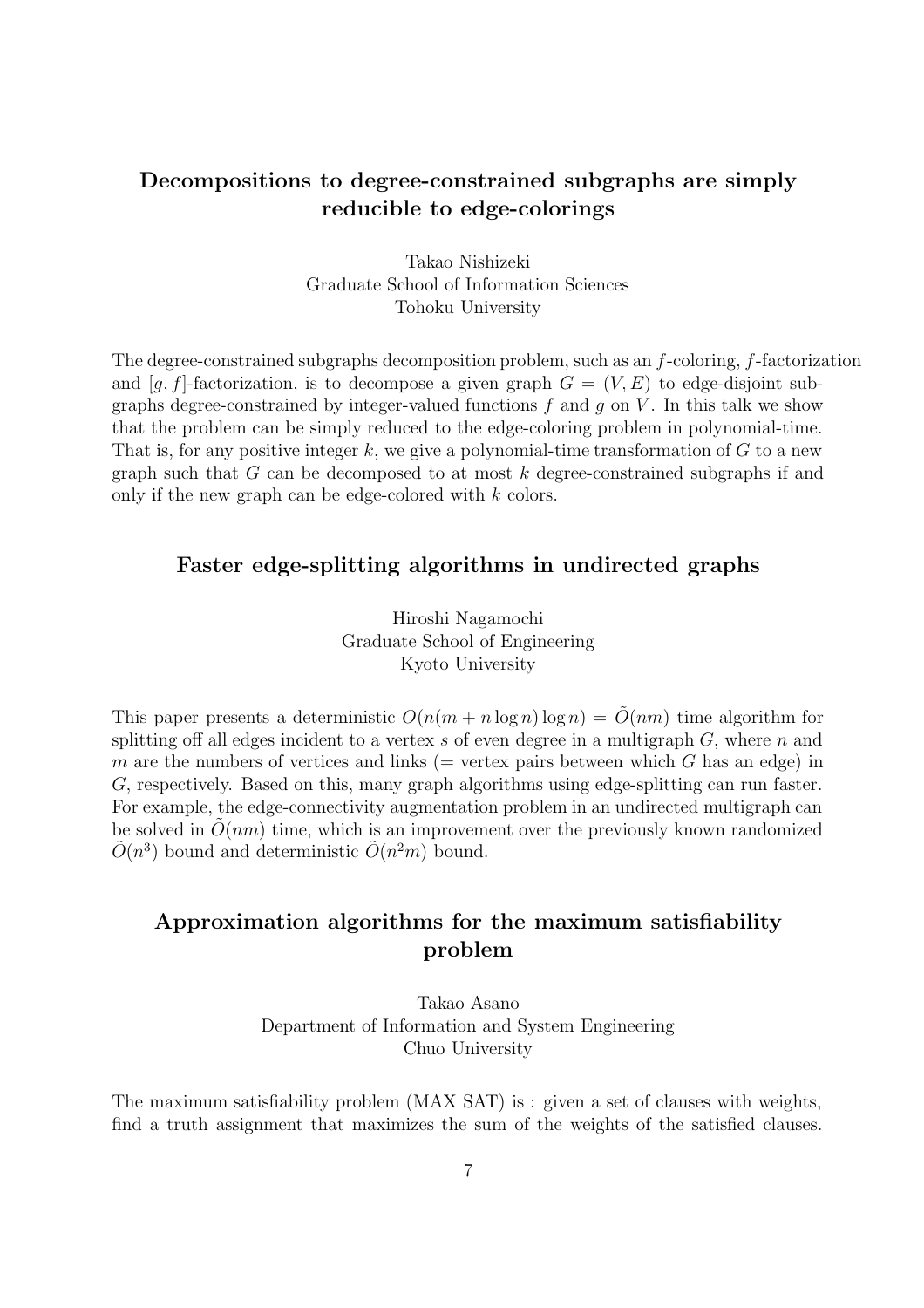In this talk, we present approximation algorithms for MAX SAT, including a 0.76544 approximation algorithm. The previous best approximation algorithm for MAX SAT was proposed by Goemans-Williamson and has a performance guarantee of 0.7584. Our algorithms are based on semidefinite programming and the 0.75-approximation algorithms of Yannakakis and Goemans-Williamson.

## Graph recognition algorithms

Wen-Lian Hsu Institute of Information Science Academica Sinica Taipei

We shall give a brief survey of our recent recognition algorithms for planar graphs, interval graphs and the consecutive ones property. We shall also talk about algorithms that can tolerate a small percentage of errors in the input data.

# A simple linear time algorithm to find Kuratowski subgraphs of non-planar graphs

Kurt Mehlhorn Max-Planck-Institut für Informatik

We extend the Lempel-Even-Cederbaum planarity test such that it yields Kuratowski subgraphs of non-planar graphs. The extension runs in linear time.

This is joint work with Christoph Hundack and Stefan Näher.

## Embedding graphs in an arbitrary surface in linear time

Bojan Mohar Department of Mathematics University of Ljubljana

For an arbitrary fixed surface S, a linear time algorithm is presented that for a given graph G either finds an embedding of G in S or identifies a subgraph of G that is homeomorphic to a minimal forbidden subgraph for embeddability in S. A side result of the proof of the algorithm is that minimal forbidden subgraphs for embeddability in  $S$  cannot be arbitrarily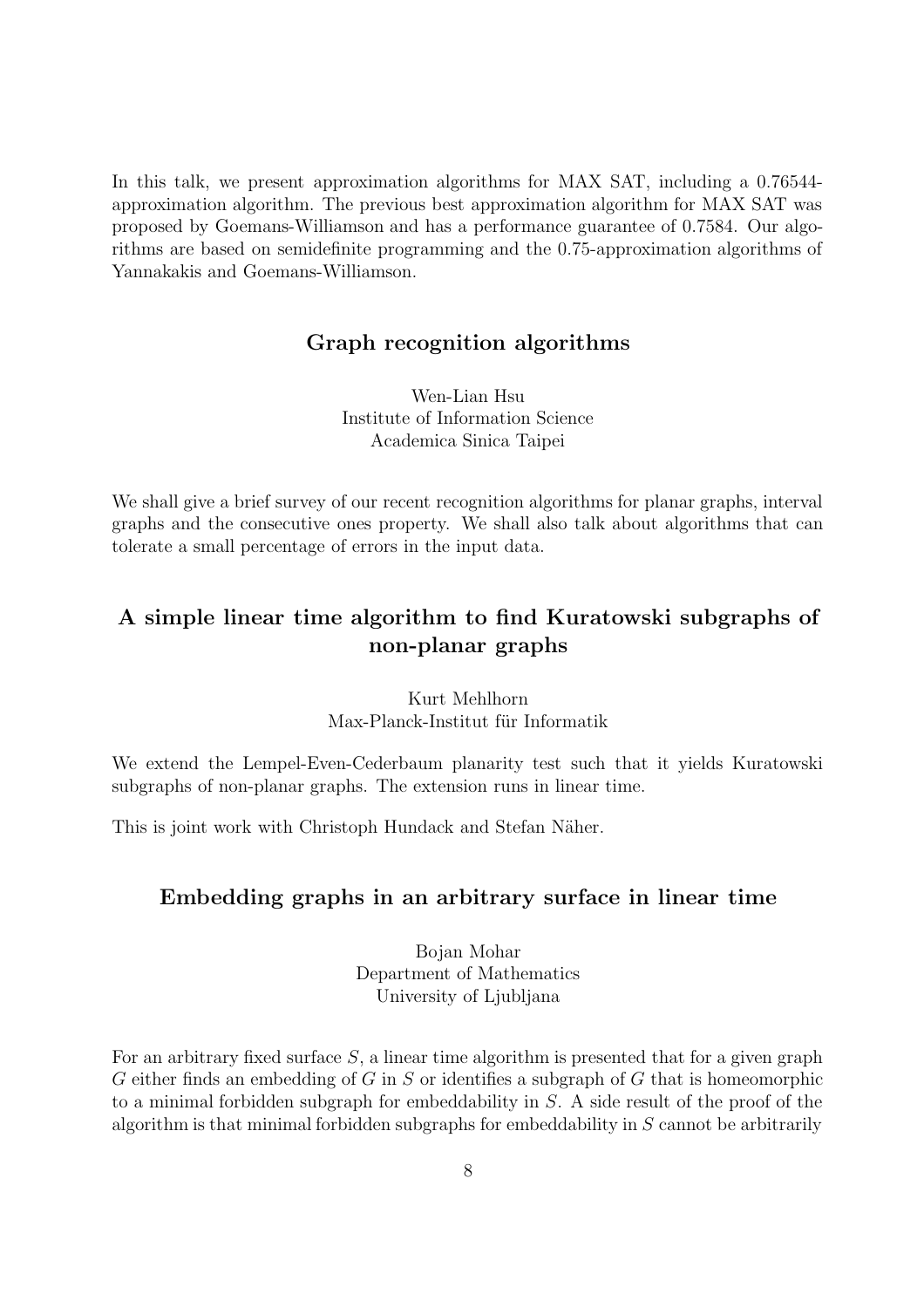large. This yields a constructive proof of the result of Robertson and Seymour that for each closed surface there are only finitely many minimal forbidden subgraphs. The results and methods of this work can be used to solve more general embedding extension problems.

# Geometric representations of graphs

Sue Whitesides School of Computer Science McGill University

Traditionally we represent graphs in a visual way by mapping vertices to points and edges to curves. Graphs may also be represented geometrically, for example as intersection or contact graphs, as proximity graphs, as visibility graphs.

We survey several results on a 3-dimensional visibility representation that maps vertices to polygons floating parallel to the xy-plane and edges to visibility lines parallel to the z-axis.

## Reconstructing a surface from its polygonal pieces

Karsten Weihe Fakultät für Mathematik und Informatik Universität Konstanz

In the computer aided design of vehicles, engines, and machines of all kinds, the surface of a workpiece is usually modeled by a set of openly disjoint polygons in the three–dimensional space. These polygons do not fit exactly together, but incident polygons are only placed (more or less) close to each other. The input describes solely the geometries of all polygons, and the neighborhoods are not part of the input. These neighborhoods must be computed by CAD packages automatically, and the results are by far not sufficient.

In this talk we present an algorithm that seems to yield better results. In contrast to the other approaches that we know of, we abstract from numerical and geometrical aspects as far as possible and focus on structural aspects.

This is joint work with Thomas Willhalm.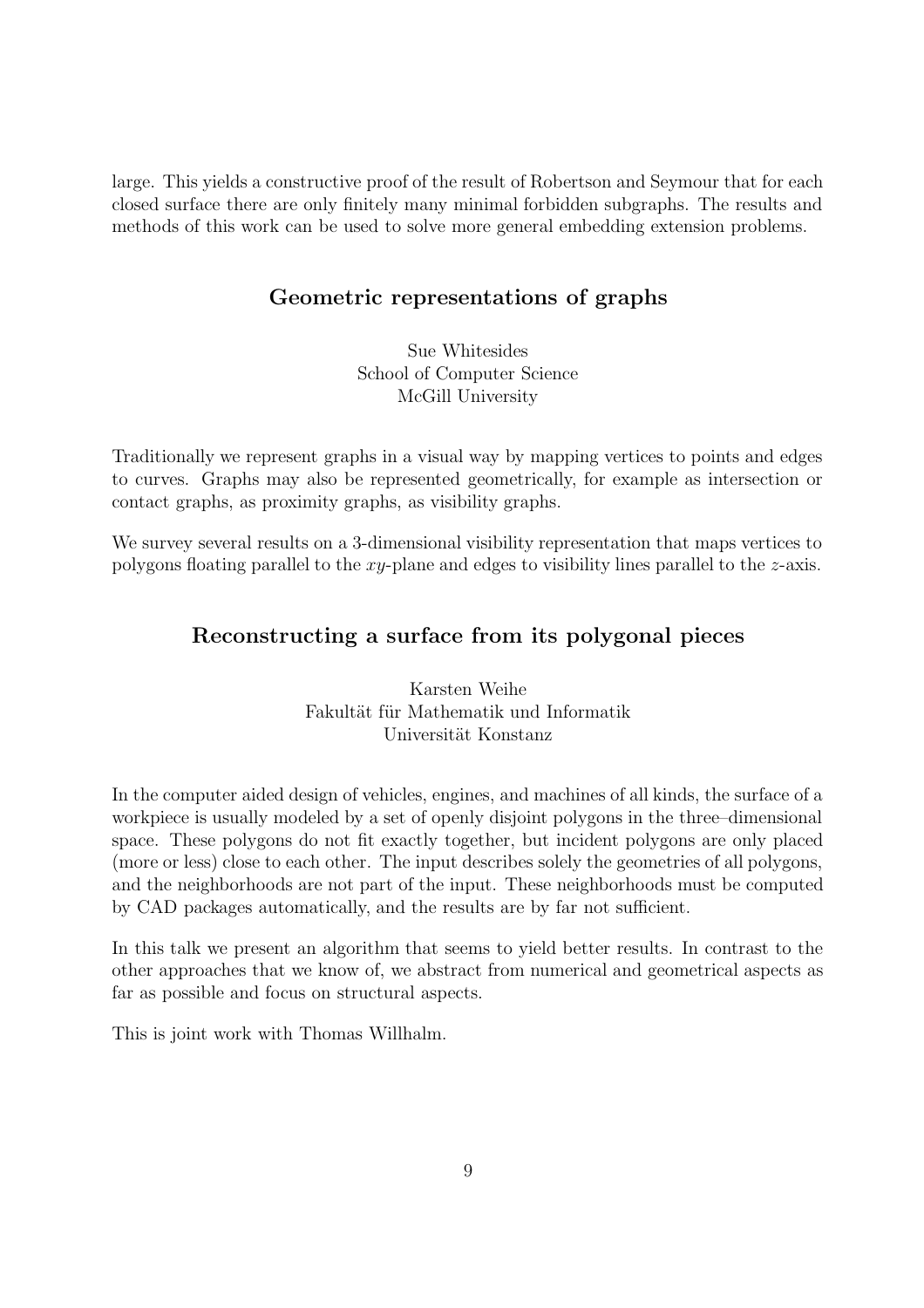## Mesh generation using flow methods

Rolf Möhring Fachbereich Mathematik Technische Universität Berlin

Network flow techniques are applied to a problem arising in the computer aided design of cars, planes, ships or components of them: Refine a coarse mesh of spheric polygons that approximates the surface of a workpiece such that the resulting mesh is suitable for a numerical analysis (in particular, we are asked to achieve a specified mesh density and to generate meshes consisting of conforming quadrilaterals only).

This turns out to be a difficult discrete problem (strongly  $N\mathcal{P}$ -hard). We show how to formulate it as a two-step problem consisting of a choice among refinement templates and a network flow problem to realize a refinement for the given template choice. More specifically, the network flow problem is a bidirected flow problem on an undirected graph G with upper and lower capacities on the edges and some additional node balance conditions. For a given choice of templates, the problem is then reduced to finding a feasible flow in that graph that satisfies all these constraints. We describe this model and a generic refinement algorithm based on it, and discuss the encouraging results of a first implementation.

This is joint work with Matthias Müller-Hannemann and Karsten Weihe.

## Space efficient algorithms for image segmentation

Tetsuo Asano Department of Engineering Informatics Osaka Electro-Communication University

This paper studies the space complexity of a traditional algorithm for region segmentation which first grows homogeneous regions and then builds its associated region adjancy graph which reflects a structure of segmentation results. A naive method in which the region number is kept at each pixel needs  $O(n \log k)$  bits in total, where n and k are numbers of pixels and regions obtained, respectively. Application of on-line graph coloring techniques can save the space complexity of the region growing process to  $\Theta(\log \log k)$  bits per pixel with some difficulty to build a region adjacency graph. Finally, we demonstrate the advantage of a geometric approach which requires only some constant (4 or 5) bits per pixel for region growing with reasonable time for establishing region adjacency under some assumption. We also study several algorithmic issues associated with the implementation of a region growing algortihm.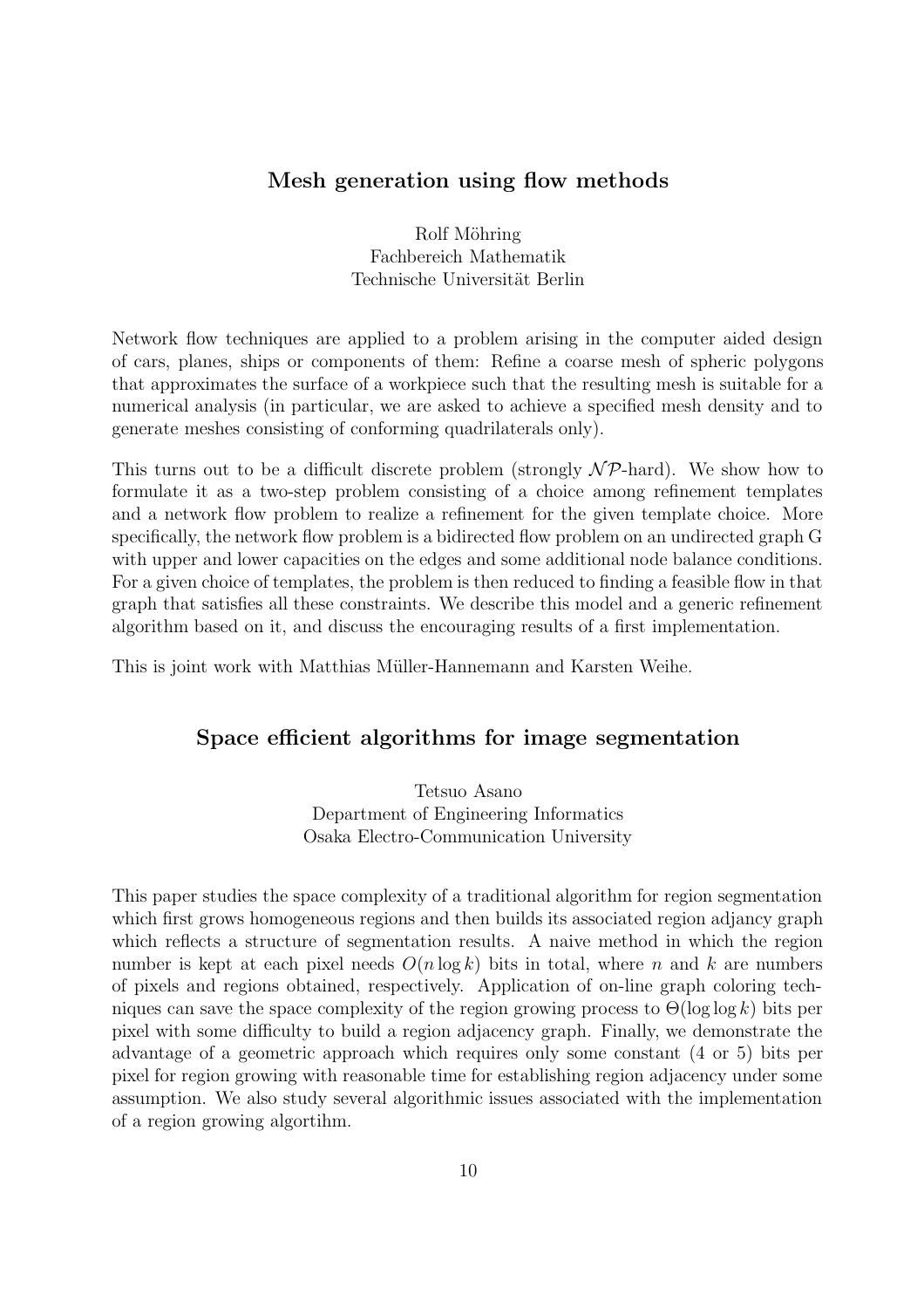## Vehicle routing problems with time windows

Goos Kant Department of Computer Science Utrecht University

In the Vehicle Routing Problem with Time Windows (VRPTW) there are 2 basic heuristic algorithms: the sequential insertion algorithm and the Savings Method. First I gave a brief introduction of this field.

Then I explained different data structures for implementing the Savings Method. The matrix, (partial) heap, (recursive) grid and array implementation are explained, and time and memory requirements are given. From experimental evaluation the array implementation turned out to be most efficient in practice. In the last part of the talk I presented an algorithm for computing the shortest duration of a given tour. This algorithm is based on computational geometry and can be used as a subprocedure in insertion and savings methods. It is also explained (and experimentally evaluated) that storing shortest path information at nodes really helps for dynamic testing of savings and insertion costs.

This is joint work with A. van Vliet and C. de Jong.

# Modelling all bottlenecks (edge cuts) of a network, with incremental maintenance

Yefim Dinitz Departement of Computer Science Technion, Haifa

Assume we worry about the (near) minimum edge cuts of a network. Those can be traffic bottlenecks or most probable communication disconnections due to link failures. In various cases, there can be a polynomial or exponential number of such bottlenecks. The first question: can one be shown all the bottlenecks in a single picture (model), which size is linear in the number of nodes, with simple visual rules to identify bottlenecks? Now assume we add an edge to the network; clearly, exactly the bottlenecks affected change their status. The second question: can the picture discussed, if exists, visually support those dynamics for an edge insertion? for several insertions? We answer these questions positively, more or less, for the cases of the minimum cuts, of the minimum and subminimum cuts, and of the cuts that are minimum among dividing a set of poles (distinguished nodes) of the network. The main graph types used for modeling are cactus tree and, for the third case, also DAG. Open questions: How to draw adequately the models presented? When can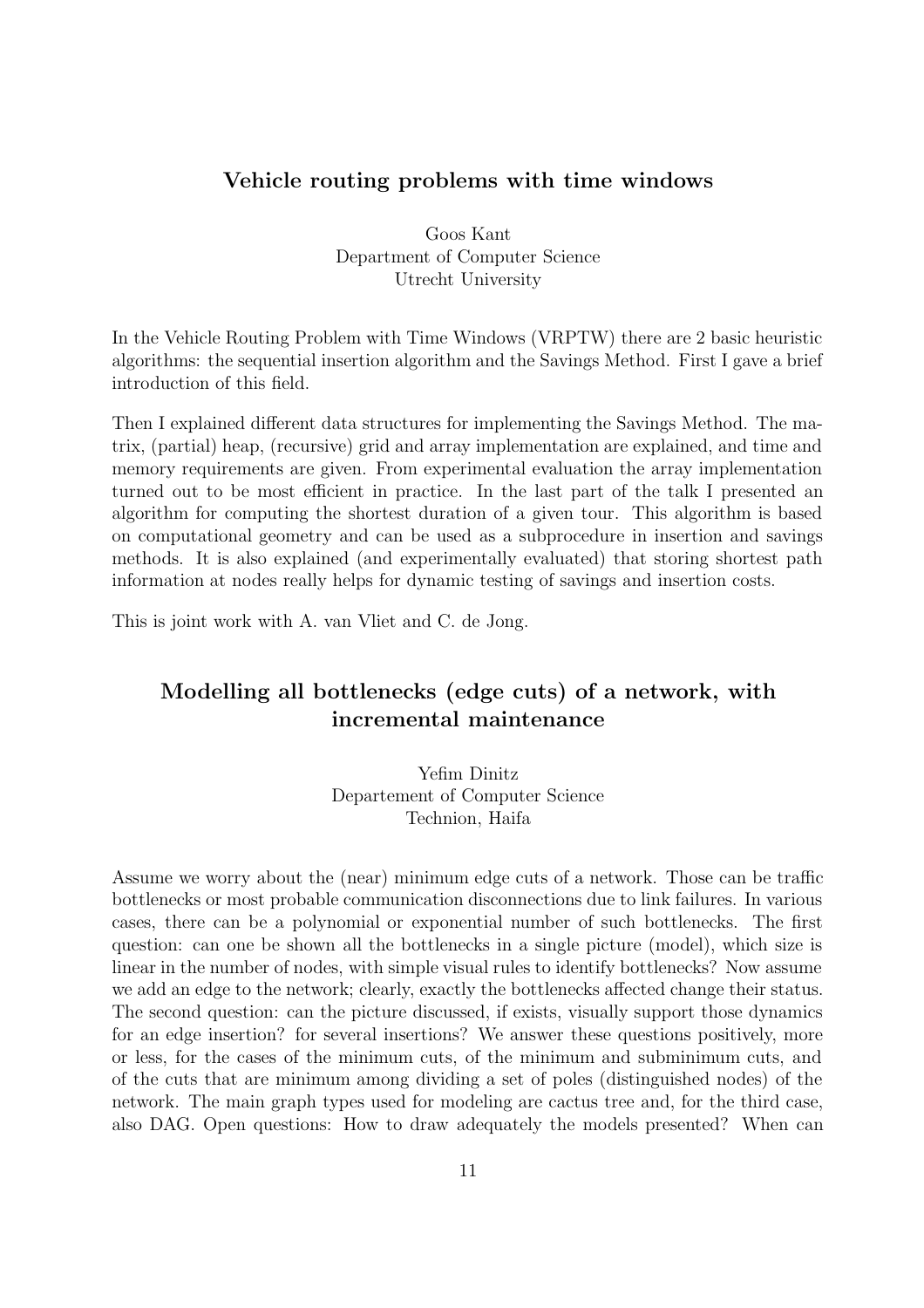we keep, in the picture, certain relations to geographic positions of nodes? Can such a drawing be maintained undergoing discussed dynamics and remain recognizable?

# Approximation algorithms for semidefinite programs arising from MAX CUT and COLORING

Philip Klein Department of Computer Science Brown University

Linear programming has proved a useful tool in the design of approximation algorithm. Goemans and Williamson showed (1994) that a more general kind of mathematical programming, namely semidefinite programming, is similarly useful; they gave an approximation algorithms for MAX CUT that depends on solving a semidefinite program. Karger, Motwani, and Sudan then showed (1994) a similar approach yields an approximation algorithm for graph coloring. In each of these algorithms, the computational bottleneck is solving the semidefinite program. We show that for constant  $\epsilon$  a  $(1 + \epsilon)$ -approximate solution to these programs can be obtained in  $O(nm \log^3 n)$ , where n is the number of nodes and m is the number of edges.

This is joint work with Hsueh-I Lu.

# Computing subgraphs of minimum weight triangulations based on LMT-skeletons

Naoki Katoh Department of Management Science Kobe University of Commerce

We present improvements in finding the LMT-skeleton, which is a subgraph of all minimum weight triangulation. Our improvements consist of: (1) A criterion is proposed to identify edges in all minimum weight triangulation (2) A faster algorithm is presented for performing one pass of the Dickenson and Montague method. (3) Improvements in the implementation that may lead to substantial space reduction for uniformly distributed point sets.

This is joint work with Manabu Sugai and Sin-Wing Chang.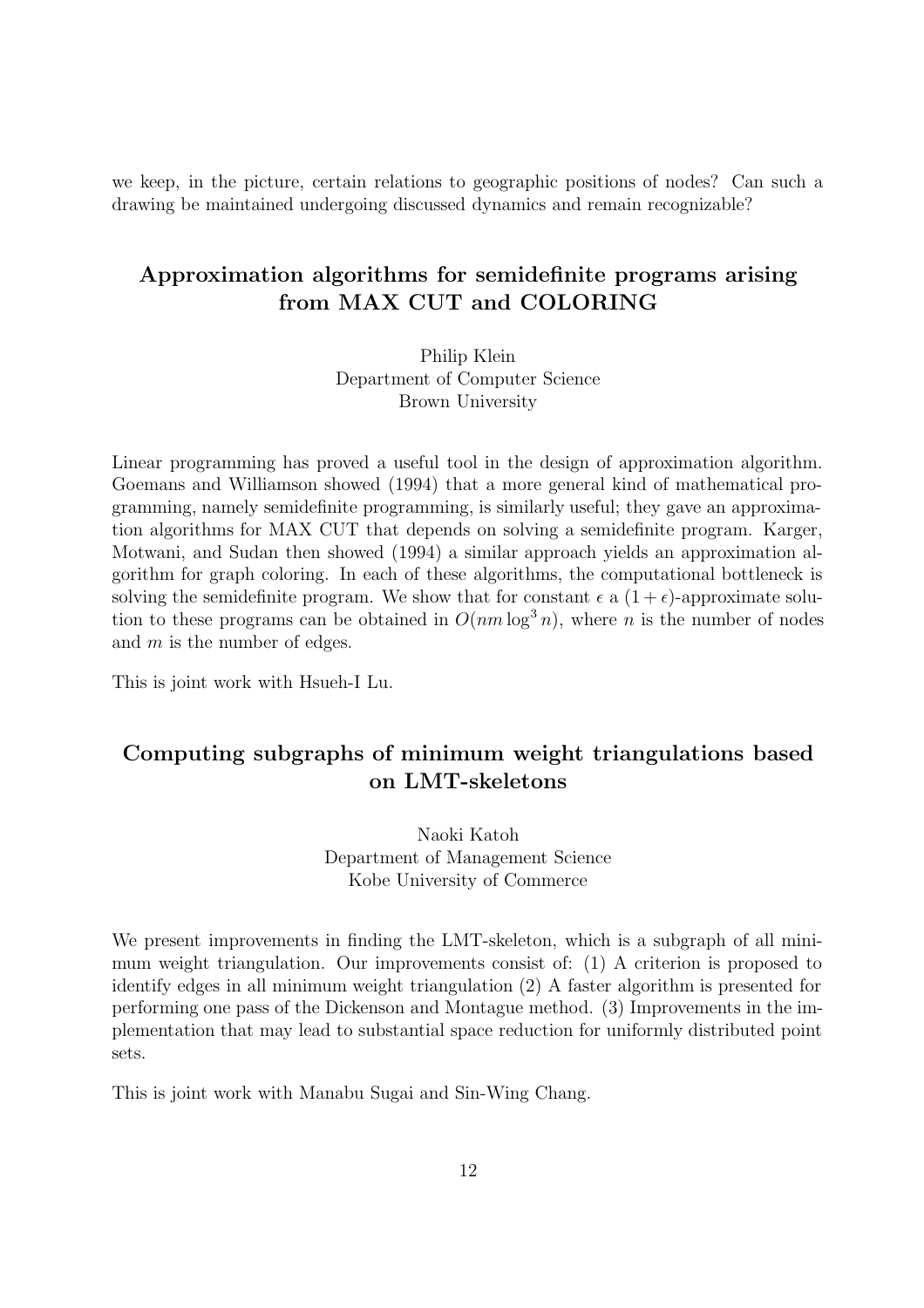# On drawing planar angle graphs

Franz J. Brandenburg Lehrstuhl für Theoretische Informatik Universität Passau

Recently, some advanced algorithms for straight line drawings of planar graphs have been introduced. However, these algorithms produce drawings with many small angles. Their drawings are not aesthetically nice.

Our goal is to resolve these problems by a beautifier. We consider the angles of planar straight line drawings. First, we compute maximal angles by repeatedly solving a linear program. However, the existence of a planar straight line drawing with these angles is not guaranteed. We approach drawings either by a linear program for the edge length or by a new spring embedder, which emphasizes on angles.

Our experiments are very promising. The approach outperforms other advanced algorithms for straight line drawings and unfolds drawings with too many small angles.

This is joint work with H. Steine and A. Stübinger.

# Drawing clustered graphs

Peter Eades Department of Computer Science University of Newcastle

We show that every c-planar clustered graph has a straight-line c-planar drawing. To prove this result for clustered graphs we prove a similar result about hierarchical graphs.

This is joint work with Q.W. Feng.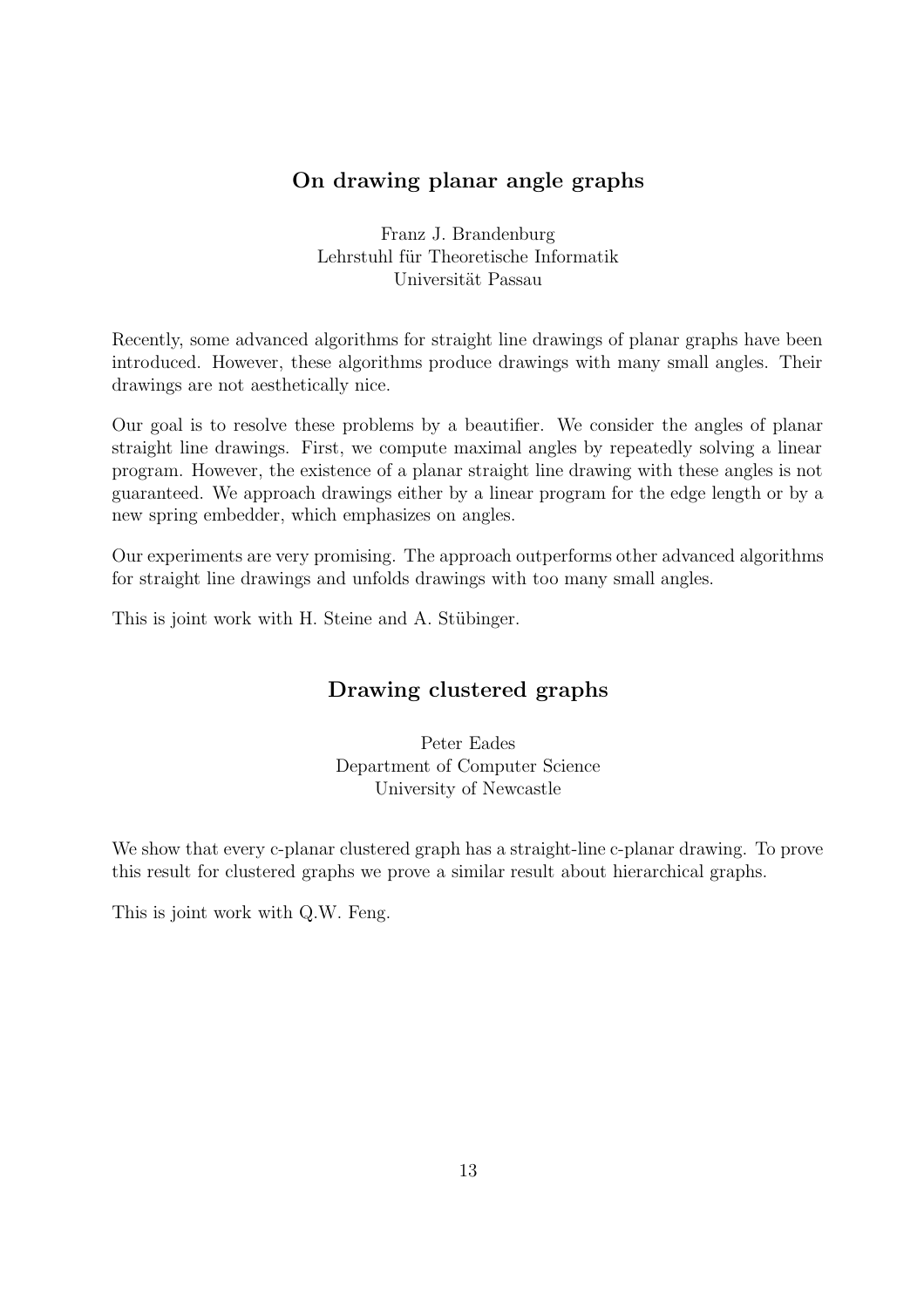# Advances in orthogonal graph drawing

Ioannis Tollis Computer Science Department University of Texas at Dallas

An orthogonal drawing of a graph is a drawing such that nodes are placed on grid points and edges are drawn as sequences of vertical and horizontal segments. In this talk we present the following results:

- (1) An algorithm for constructing orthogonal drawings with at most  $2n + 2$  bends and  $0.76n^2$  area.
- (2) Interactive scenaria for constructing orthogonal drawings such that the drawing remains almost unchanged after an insertion or deletion of an edge or vertex.

The algorithms run in linear time on graphs with  $n$  vertices and of maximum degree four.

This is joint work with Achilleas Papakostas.

# On bend-minimum orthogonal graph drawings

Michael Kaufmann Institut für Informatik Universität Tübingen

In this talk we present old and new techniques to minimize the number of bends in an orthogonal drawing for a given embedded planar graph. First we review Tamassia's algorithm which solves the problem for 4-planar graphs. Then we discuss how to get a suitable model for orthogonal drawings of vertices of higher degree. We adopt a model used in a drawing of a graph from astrophysics and present an extension of Tamassia's network flow method that achieves the optimum while keeping the vertices small. Finally we discuss two approaches for 0-bend drawings (so-called 2D-visibility drawings) where the vertices are represented by rectangles of different sizes. Besides of some motivating pictures we also give two simple theoretical results on this model.

This is joint work with Uli Fößmeier.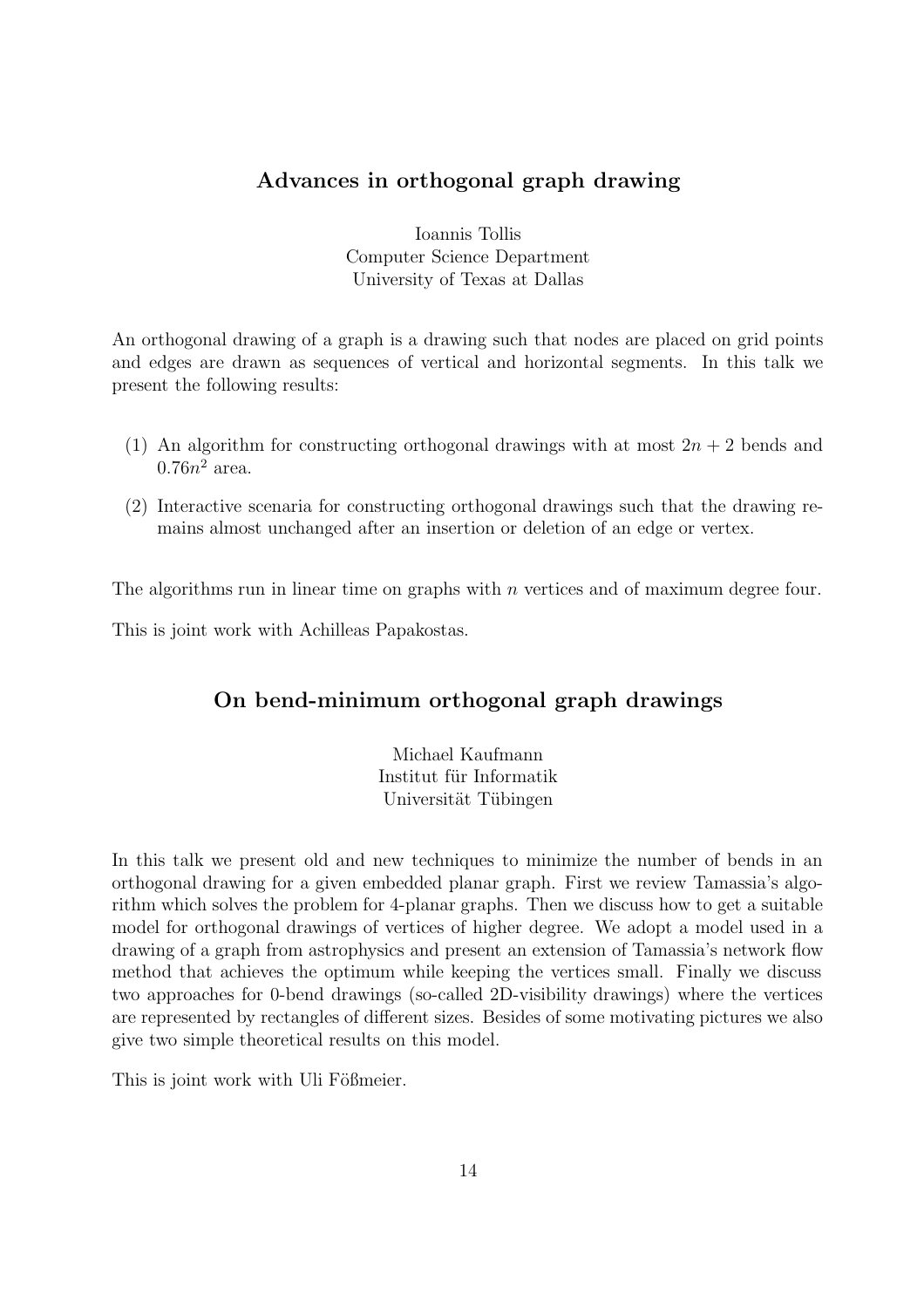## Implementation of graph algorithms with LEDA

Stefan Näher Fachbereich Mathematik und Informatik Universität Halle

LEDA is a Library of Efficient Datatypes and Algorithms that can be used as a platform for various kinds of combinatorial and geometric computing. In this talk we demonstrate that LEDA is particularly useful for implementing graph algorithms by providing an efficient and comfortable graph data type and many basic graph algorithms and data structures related to graphs. In particular, the programs for computing a minimum spanning tree (Kruskal), shortest paths in non-negative edge weights (Dijkstra) and st-numberings for biconnected graphs are presented. In the second part of the talk some details of the implementation of the Kuratowski-Algorithm (Hundack, Mehlhorn, Näher) are discussed.

## The proximity drawability problem

Giuseppe Liotta Department of Computer Science Brown University

A proximity drawing of a graph  $G$  is a straight-line drawing of  $G$  such that pairs of adjacent vertices are deemed "close" according to some proximity measure. For example, in a Gabriel drawing two vertices are adjacent if and only if the circle having the two vertices as antipodal points is empty (i.e. it does not contain any other third vertex).

Aim of the talk is to survey different types of proximity drawings and describe some of the main combinatorial results and drawing algorithms that can be found in the literature.

## Two arc disjoint paths in Eulerian digraphs

Toshihide Ibaraki Graduate School of Engineering Kyoto University

Let G be an Eulerian digraph, and  $\{x_1, x_2\}$ ,  $\{y_1, y_2\}$  be two pairs of vertices in G. An instance  $(G; {x_1, x_2} {y_1, y_2})$  is called feasible if it contains two arc disjoint  $x'x''$ - and  $y'y''$ -paths, where  $\{x', x''\} = \{x_1, x_2\}$  and  $\{y', y''\} = \{y_1, y_2\}$ . An  $O(m + n \log n)$  time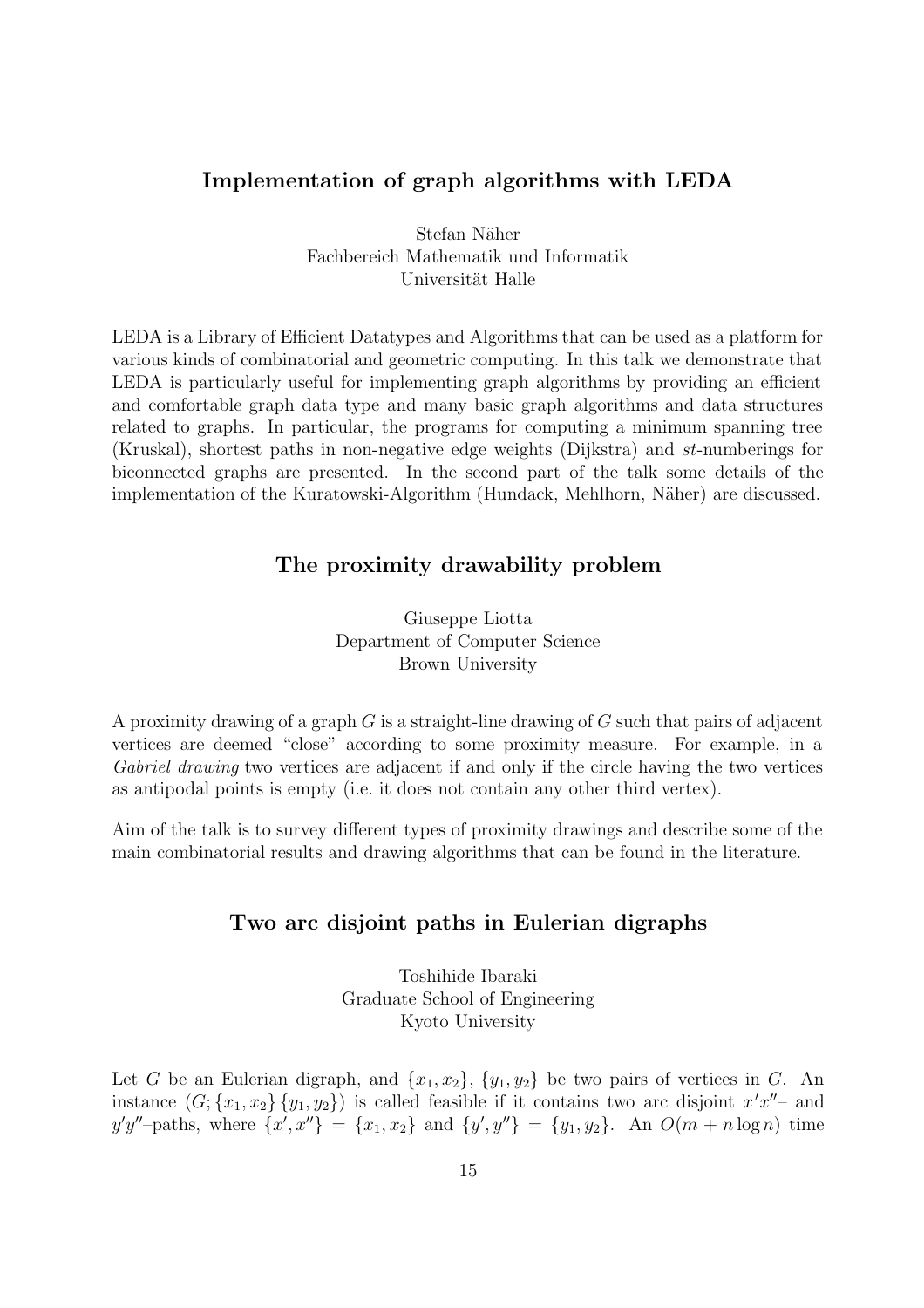algorithm is presented to decide whether G is feasible, where n and  $m$  are the numbers of vertices and arcs in G, respectively. The algorithm is based on a structural characterization of minimal infeasible instances.

This is joint work with Hiroshi Nagamochi and Andras Frank.

## Two results on search and edge connectivity

David W. Matula Depart. of Computer Science & Engineering Southern Methodist University

We give two results employing iterated search to provide information on the maximum number of edge disjoint  $u - v$  paths,  $\lambda(u, v)$ , for all  $u, v$  in an n vertex m edge graph. Here each unit flow augmentation is determined by a breath first search (BFS).

Our first result is that in time  $O(nm)$  we can confirm either:

- (1)  $\lambda(u, v) = \min\{\deg(u), \deg(v)\}\$ for all vertex pairs  $u, v;$  or
- (2) for some x, y there is a non trivial x, y min cut  $(A, \overline{A})$ ,

 $x \in A$ ,  $y \in \overline{A}$ , with size  $|(A, \overline{A})| \le \min\{\deg(x), \deg(y)\} - 1$ .

In particular our algorithm needs to find at most  $[n-max$  degree G BFS's with additional work only  $O(m)$ . In case (1) we note the Gomory-Hu cut tree must then be a star with center vertex a max degree vertex of the graph G.

Our second result employs maximum adjacency search vertex ordering (MAS) which can be determined in linear time  $O(n+m)$ . An MAS ordering requires for each i that  $v_i$  have maximum adjacency with  $\{v_1, v_2, \ldots, v_{i-1}\}\$ among the remaining vertices  $V - \{v_1, v_2, \ldots, v_{i-1}\}\$ . Ibaraki and Nagamochi have shown an edge labeling associated with an MAS that partitions the edges onto nested spanning forests  $F_1, F_2, \ldots F_{\deg(v_\lambda)}$  such that an edge labeled k has k edge-disjoint paths between its endpoints, one each in  $F_1, F_2, \ldots F_k$ . We describe an associated minimum acyclic arc labeling  $(MA<sup>2</sup>L)$  procedure determining two partitions of the edges into nested spanning forests  $F_1, F_2, \ldots F_{\deg(v)}$  and  $F'_1, F'_2, \ldots, F'_{\deg(v_1)}$ . Each edge having two labels,  $k$  from the first forest and  $j$  from the second, indicates there are  $k+j-1$  mutually edge disjoint paths of G between its endpoints, one each in  $F_1, F_2, \ldots, F_k$ and  $F'_1, F'_2, \ldots, F'_{j-1}$ . The  $MA^2L$  can be found in time only slightly greater than linear by the inverse Ackermann-function (embedded Union-Find Problem). The  $MA^2L$  results generally provide paths giving a tight lower bound on the  $\lambda(u, v)$  values providing the path dual to the Gomory-Hu cut tree.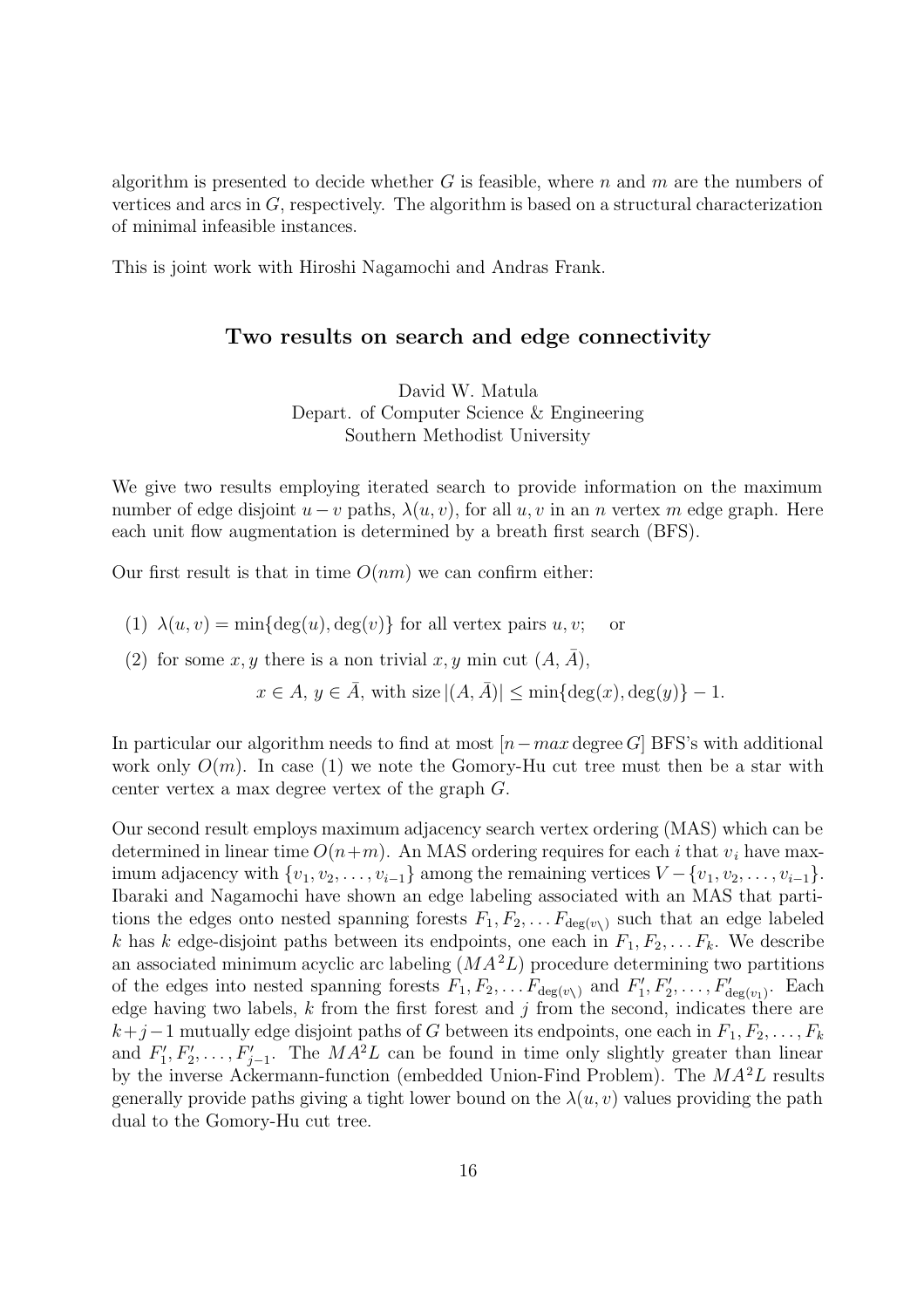## Practical performance of MIN CUT algorithms

Michael Jünger Institut für Informatik Universität Köln

The computation of minimum weight cuts in simple graphs with nonnegative edge weights has direct applications in connectivity problems, and is used as a subroutine in algorithms for some difficult combinatorial optimization problems. E.g., branch and cut algorithms for the traveling salesman problem make thousands of calls to mincut subroutines in their separation of valid inequalities. In the recent years, a lot of progress has been made, and some interesting new methods have been proposed. We give a computational comparison of several of them on various data sets. The study includes implementations of algorithms by Gomory & Hu (Gusfield), Padberg & Rinaldi, Karger & Stein, Hao & Orlin, Nagamochi, Ono & Ibaraki, Stoer & Wagner. The outcome of our experiments could not be predicted by the theoretical performance analyses.

This is joint work with Giovanni Rinaldi and Stefan Thienel.

## Optimization on hierarchical graphs

## Petra Mutzel Max-Planck-Institut für Informatik

We study optimization problems in hierarchical graphs that have applications in Computational Biology and Automatic Graph Drawing. Methods that score the similarity between various sequences of letters are called Multiple Alignment Problems. The Maximum Weight Trace Problem (MWT) is one of the various models. Given an alignment graph (arising from the given sequences) with edge weights, find a set of edges that can be realized by an alignment (called Trace) of maximum weight. We give a characterization in terms of forbidden subgraphs that enables us to give an integer linear programming formulation for the MWT-problem. We report on first computational results on solving the LP-relaxation.

The problems we are considering in Automatic Graph Drawing help to improve the drawings of hierarchical graphs. We are focussing on the Straightline Crossing Minimization Problem and on the L-Planarization Problem on two layers. Depending on the number of layers, in which the vertices can be permuted freely (zero, one or two) different versions of the problems arise.

All of these problems are tightly connected to each other. E.g., the MWT-problem for two sequences is equivalent to L-planarization on two layers with both layers fixed. The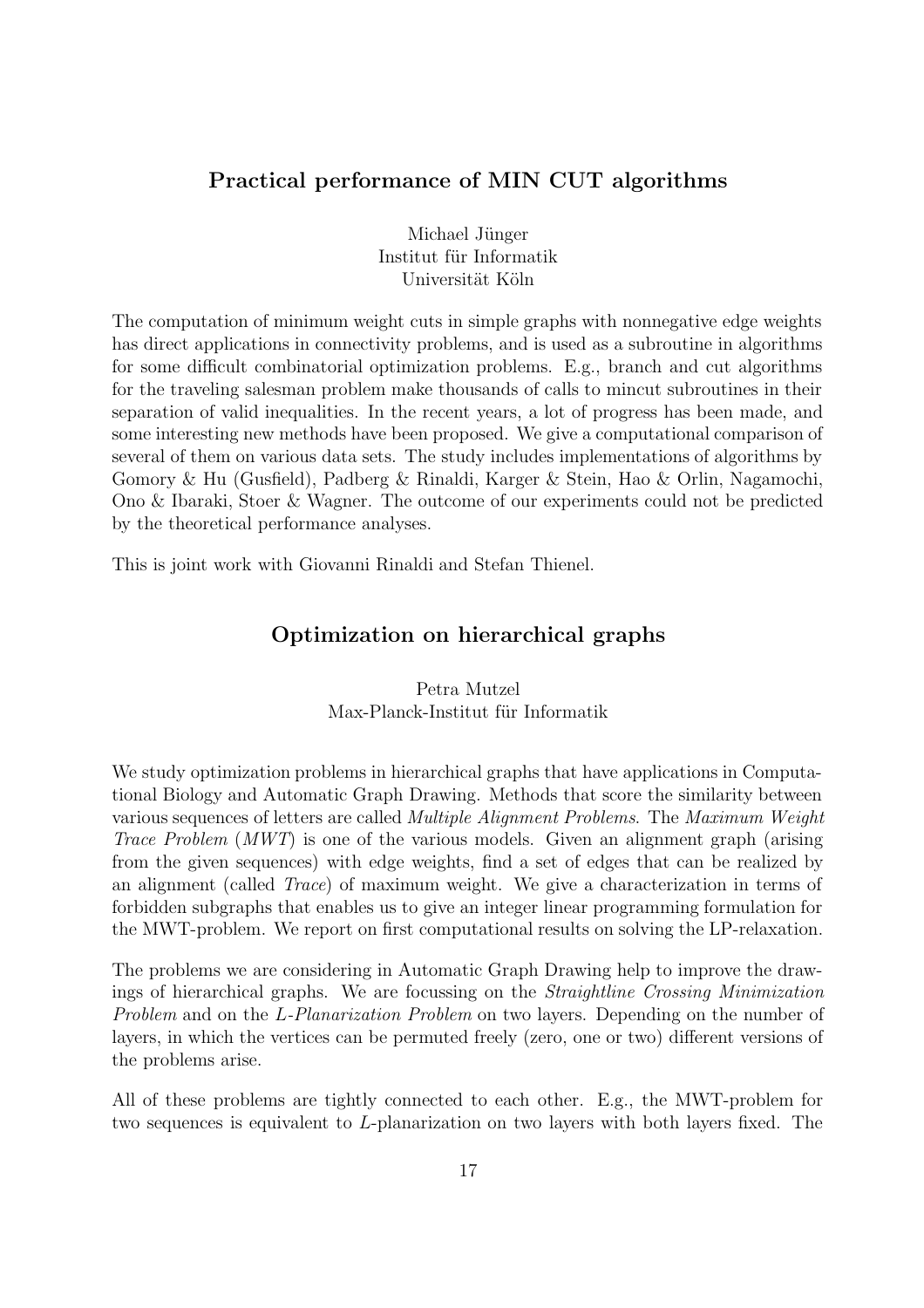knowledge of the latter problem and of the straight-line crossing minimization problem on two layers with one layer fixed, will give us information about the L-planarization problem on two layers with one layer fixed.

The MWT-problem is joint work with J. Kececioglu (University of Georgia), H.-P. Lenhof, K. Mehlhorn and K. Reinert (MPI Saarbrücken), the crossing minimization problem is joint work with M. Jünger (Universität zu Köln). Thanks to T. Ziegler and R. Weißkircher (MPI Saarbrücken) who provided most of the software for the graph drawing problems.

# The bandwidth problem of clique caterpillars and tolerance graphs

Maciej Sysło Institute of Computer Science University of Wroclaw

We consider the bandwidth problem restricted to clique caterpillars and tolerance graphs. The bandwidth of a graph  $G$  is the minimum of the maximum absolute differece between adjacent labels when vertices are labelled with integers. We show that the bandwidth of cliques with hairs and the bandwidth of clique caterpillars with hairs of length 1 depends only on local density, that is, it is equal to  $\max_{H\subseteq G}(|V(H)|-1)/\text{diam}(H)$ , where  $|V(H)|$  is the number of vertices of H and  $\text{diam}(H)$  is the largest length of all shortest paths between any two vertices of H.

We also present algorithms which label optimally these graphs. Then, we show that the bandwidth problem for clique caterpillars with hairs of length at most 2 is  $\mathcal{NP}$ -complete. Moreover, it is shown that the problem remains  $\mathcal{NP}$ -complete for tolerance graphs, a generalization of interval graphs (for which there exists a polynomial-time algorithm).

# PlaNet: A demonstration package for algorithms on PLAnar NETworks

Dorothea Wagner Fakultät für Mathematik und Informatik Universität Konstanz

PlaNet is a package for algorithms on planar networks. It comes with a graphical user interface, which may be used for demonstrating and animating algorithms. Our focus so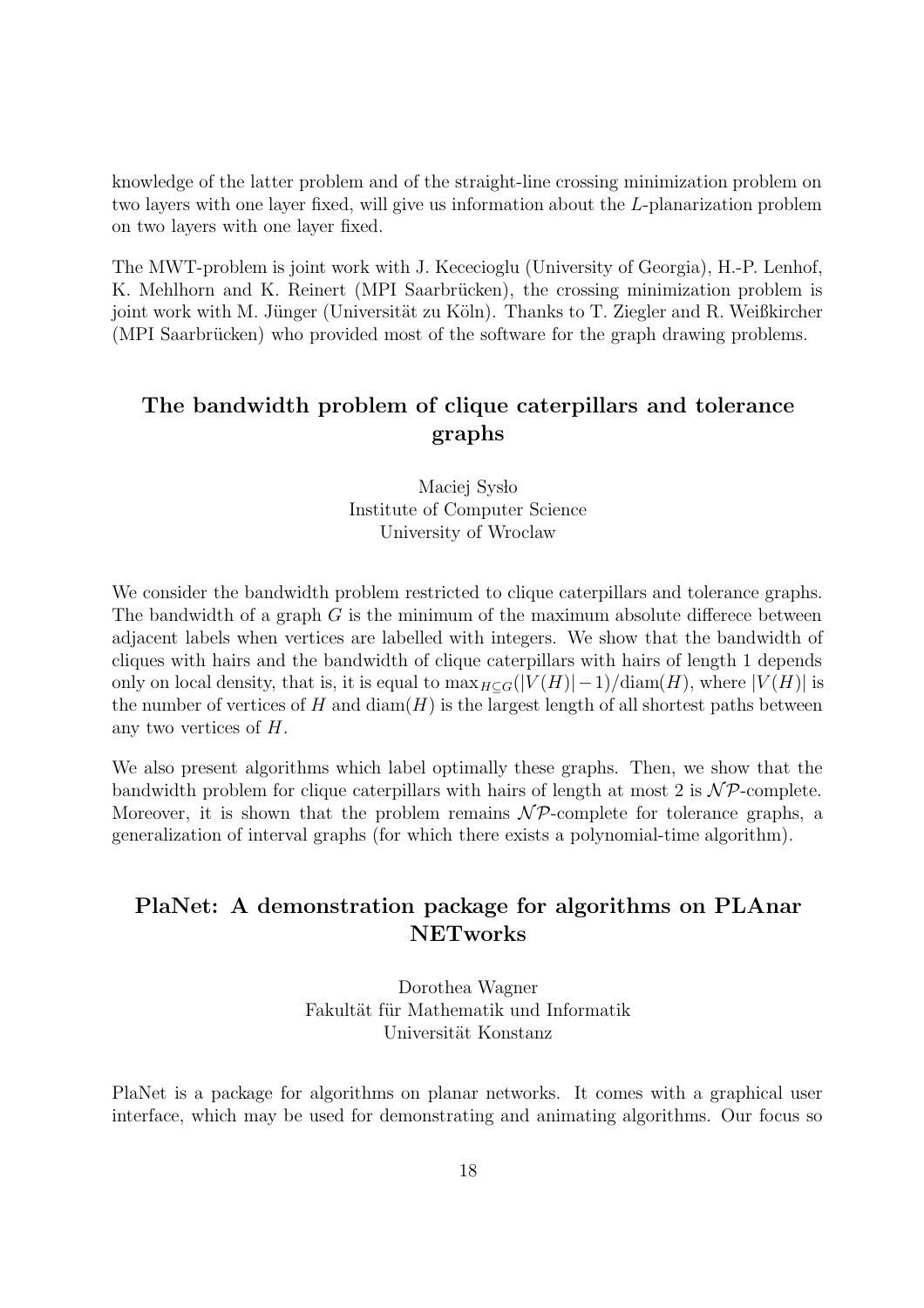far has been on disjoint path problems. However, the package is intended to serve as a general framework, where  $n$  algorithms for various problems on planar networks may be integrated and visualized. For this aim, the structure of the package is designed so that integration of new algorithms and even new algorithmic problems amounts to applying a short "recipe". The package has been used to develop new variations on well-known disjoint path algorithms, which heuristically optimize additional objections such as the total length of all paths.

A demo version is accessible through the WWW:

#### http://www.informatik.uni-konstanz.de/Research/Projects/PlaNet/

This is joint work with Dagmar Handke, Karsten Weihe, Gabriele Neyer, and Wolfram Schlickenrieder.

## Painting graph algorithms

David W. Matula Depart. of Computer Science & Engineering Southern Methodist University

Painting Graph Algorithms (PGA) is an interactive program written in Tcl/Tk for use in X Window systems. The program was created to serve as a graph algorithm research tool. It has also proved to be useful for teaching graph algorithms. Currently, PGA is primarily used to refine and extend graph and network search algorithms.

PGA allows the user to draw and edit graph diagrams on a canvas. The user can add and delete vertices and edges as well as move vertices. PGA supports directed, undirected, and weighted graphs. Undirected graphs can be displayed with straight edges or pairs of curved arcs. The adjacency list data structure is dynamically updated as the graph is drawn and edited. The graph data structures can be saved in a file format suitable for input to other graph programs.

The painting process animates graph search algorithms by dynamically coloring vertices and edges as they are reached and visited. Color, and varying brush widths, are applied to edges and vertices to display information visually, with labels added to elements to indicate the current state of computation. PGA can be executed in the wish shell, allowing the user to directly manipulate the data structures as the painting progresses. Painted elements can also be moved on the canvas, for improved visual display. By experimenting with artistic variations of painting the graph, we have realized painted graphs that convey the multiple computational results of search algorithms such as MAS. Painted graphs can be printed or saved as postscript files.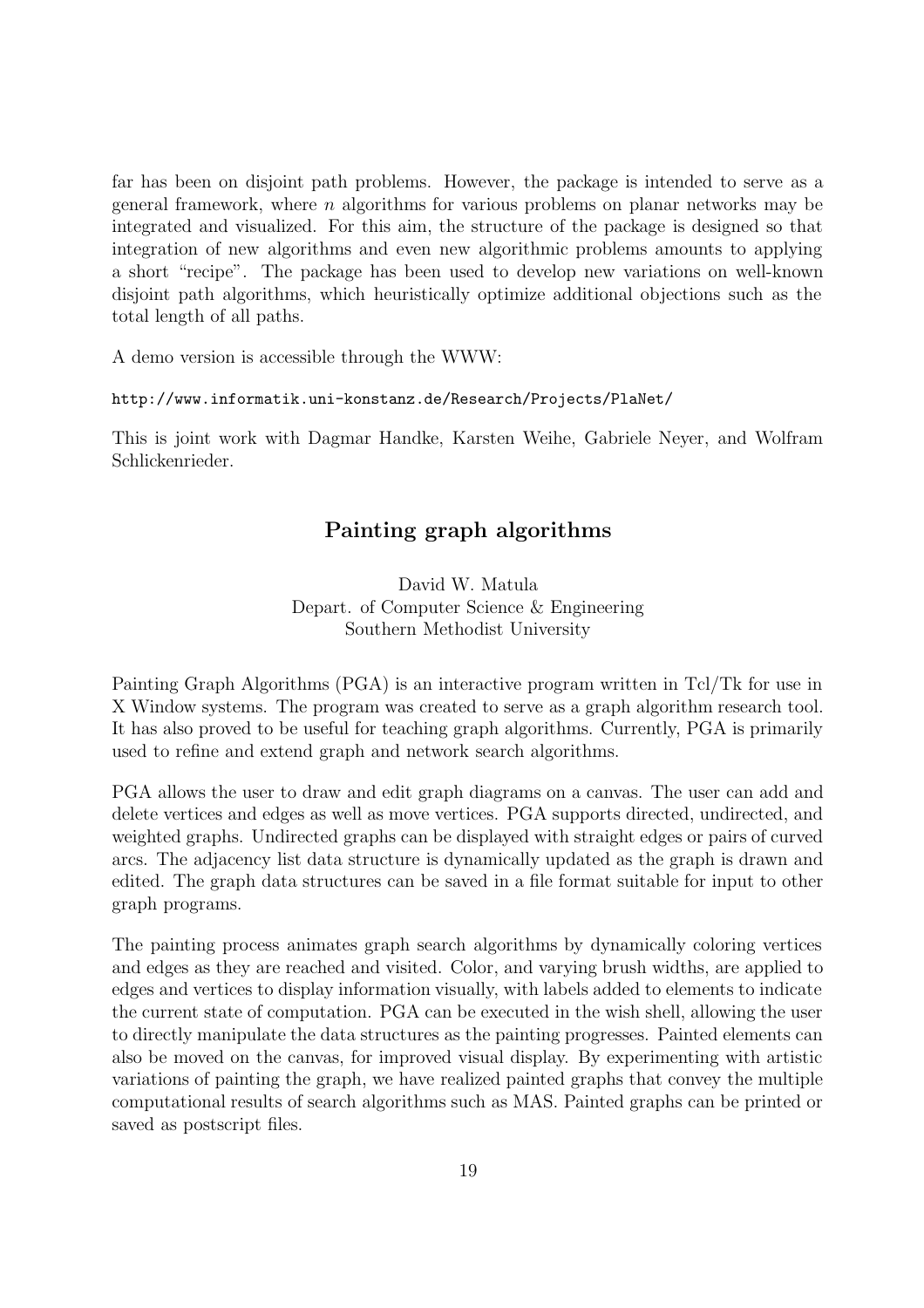For information on program availability please contact Michael Coming at coming@seas.smu.edu.

## $L_{\ast}$ –Steiner trees

Bernhard Korte Institut für Ökonometrie und OR Universität Bonn

To construct minimal Steiner trees is an old mathematical problem, which in its simplest form goes back to Fermat. In some sense it is wrongly attributed to the swiss geometer Jacob Steiner. The first modern formulation as a shortest network problem was given by the czech mathematicians Jarnik and Kössler in 1934. Today minimal  $L_1$ -Steiner trees are a central issue in VLSI design.

Compared to other combinatorial optimization problems like the TSP the Steiner tree problem was considered much harder. Only very small instances could be solved optimally.

Based on some decomposition result which states that each optimal  $L_1$ -Steiner tree consists only of four types of elementary trees (so called firs) and based on powerful reductions, we could develop a branch-and-bound type algorithm which can optimally construct  $L_1$ -Steiner trees for up to 100 terminals in reasonable time. This algorithm enables us to do the complete routing of up to a million nets on a chip as optimal  $L_1$ -Steiner trees.

## All-pairs MIN CUT in sparse networks

Christos Zaroliagis Max-Planck-Institut für Informatik

Algorithms are presented for the all-pairs min-cut problem in bounded tree-width, planar and sparse networks. The approach used is to preprocess the input  $n$ -vertex network so that, afterwards, the value of a min-cut between any two vertices can be efficiently computed. A tradeoff is shown between the preprocessing time and the time taken to compute min-cuts subsequently. In particular, after an  $O(n \log n)$  preprocessing of a bounded treewidth network, it is possible to find the value of a min-cut between any two vertices in constant time. This implies that for such networks the all-pairs min-cut problem can be solved in time  $O(n^2)$ . This algorithm is used in conjunction with a graph decomposition technique of Frederickson to obtain algorithms for sparse and planar networks. The running times depend upon a topological property,  $\gamma$ , of the input network. The parameter  $γ$  varies between 1 and  $Θ(n)$ ; the algorithms perform well when  $γ = o(n)$ . The value of a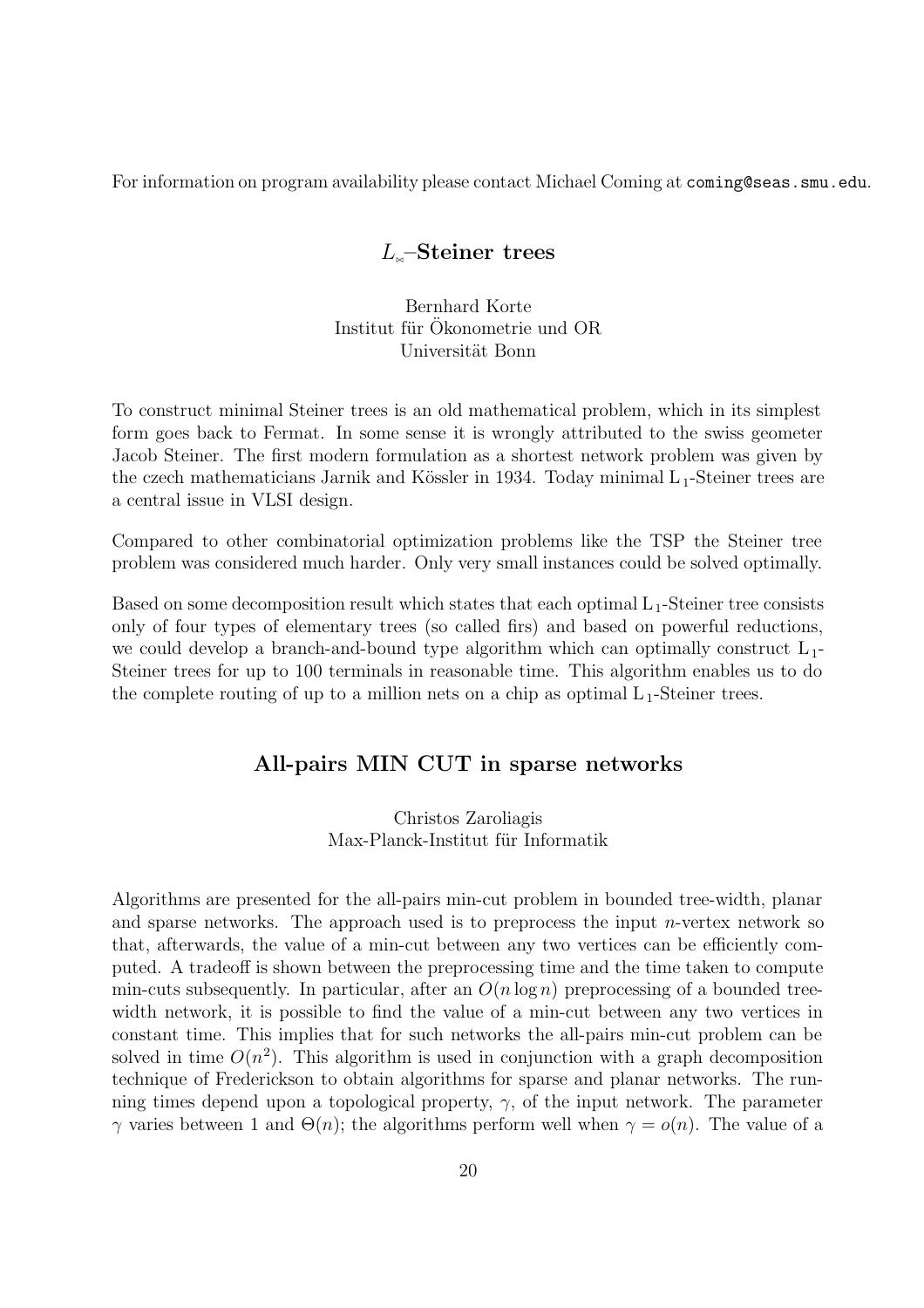min-cut can be found in time  $O(n + \gamma^2 \log \gamma)$  and all-pairs min-cut can be solved in time  $O(n^2 + \gamma^4 \log \gamma)$  for sparse networks. The corresponding running times for planar networks are  $O(n + \gamma \log \gamma)$  and  $O(n^2 + \gamma^3 \log \gamma)$ , respectively. The latter bounds depend on a result of independent interest: outerplanar networks have small "mimicking" networks which are also outerplanar.

This is joint work with S. Arikati and S. Chaudhuri.

# Some linear time solvable subcases of the multilayer routing problem

## Andras Recski Faculty of Electrical Engineering and Information University of Budapest

Most of the interesting special cases of the detailed routing problem are  $\mathcal{NP}$ -complete, for example to determine whether a given channel routing problem can be solved with given width in the 2-layer Manhattan model.

However, there are some polynomially solvable subcases as well. For example, if all the terminals to be interconnected are on a single boundary of the rectangular routing area (the so called single row routing problem) then the 2-layer Manhattan routing can always be performed, in fact in linear time, by a classical algorithm of Tibor Gallai. Similarly, the solvability of the switchbox routing problem with edge disjoint paths in a single layer can always be decided in linear time by an algorithm of Dorothea Wagner.

In this talk we present linear time solutions for two problems, namely the channel routing problem in the 2-layer unconstrained model and the switchbox routing problem in the multilayer unconstrained model. Unfortunately, none of the algorithms are optimal (the first one does not realize minimum width and the second one does not minimize the number of layers).

This is joint work with Frank Strzyzewski, Endre Boros, and Ferenc Wettl.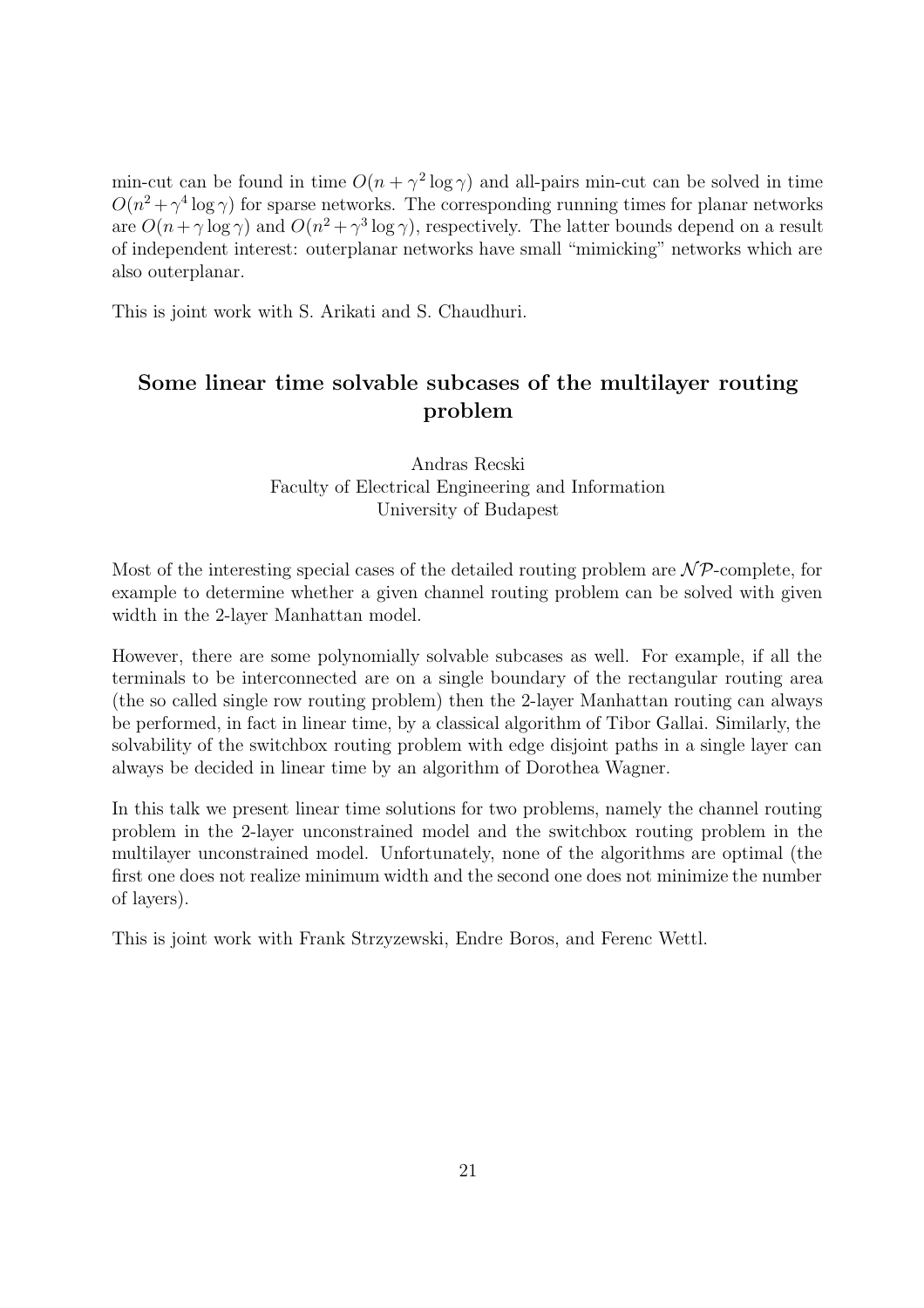### Application Problems

Chair: Ioannis Tollis

Goos Kant: Dijkstra's shortest path algorithm using less memory There are several implementations of Dijkstra's single source shortest path algorithm. In practical instances of route maps at the ORTEC company, the number of vertices and edges is very large compared to the maximum edge weight. As an example, a road map of Europe has about 300,000 nodes, and the travel time of a link/edge is at most 60 minutes. If we represent every edge weight by a bucket and a doubly linked list for all vertices, currently labeled with the corresponding weight, we need 2 pointers at every vertex. This together yields a datastructure for the algorithm.

However, 2 pointers is too much memory in practice. To decrease the memory requirements we don't want to shrink the network, and we don't want to apply a considerably larger running time. The solution we propose is based on the following observation: during the algorithm only a few vertices are 'interesting' at any step. At any step we store the 'interesting' vertices together with their 2 pointers in a hash table. Of course the hash table requires memory, but since the number of 'interesting' vertices during the algorithm is very small compared with the total number of vertices, this saves a lot of memory.

Is this approach already known, and are there any good alternatives to apply Dijkstra's algorithm on such networks?

- Stephen North: Dynamic graph layout Our group has several years' experience in implementing graph-drawing systems and helping software developers to apply these systems to problems such as software process (work flow) modeling and finite state machine synthesis and analysis. Although users are pleased with automatic graph layout, they say that stable incremental layout is essential. Lack of this prevents them from fully adopting our systems. One of our current projects is to design good heuristic algorithms, interfaces and systems for effective incremental layout. In fact, dynamic graph layout is highly relevant in many settings, as most real-world systems are subject to change. Another strong motivation is to browse large graphs by incrementally adjusting views of small subgraphs.
- Stephen North: Efficient algorithms for graphs in external memory One project in our lab involves analyzing massive volumes of telephone network customer data. AT&T has more than  $80,000,000$  customers and on a recent day set handled a record of more than 239,000,000 telephone calls. We would like to solve graph pattern matching problems on this database (e.g. finding highly connected subgraphs). Besides being large, the graphs are dynamic and only approximate. We are examining the relevance of recent theoretical contributions on external graph algorithms and I/O parallelism.
- Ioannis Tollis: Design of survivable networks Find better algorithms for designing cost efficient telecommunications networks, based on the survivable ring architecture model.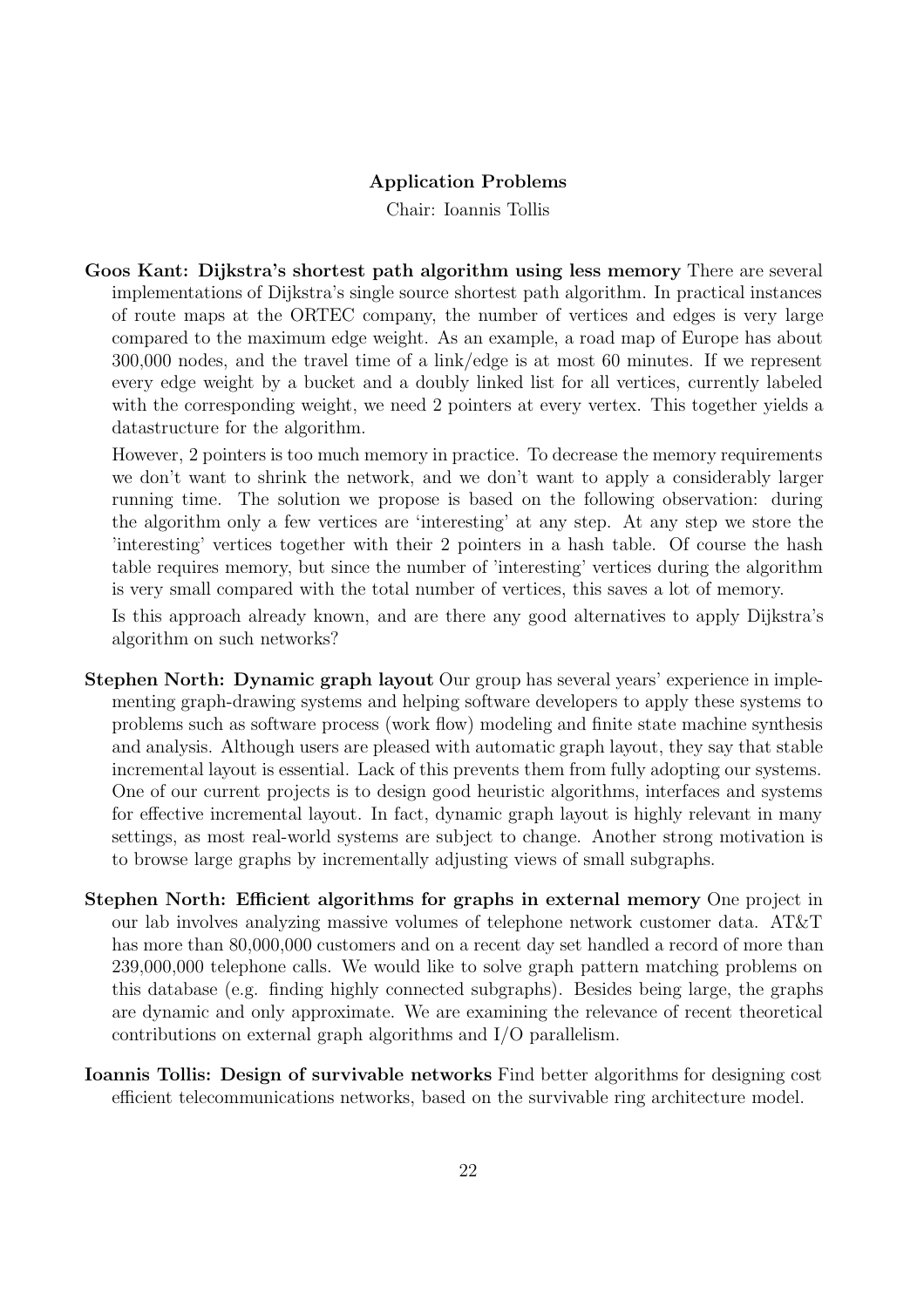- Ioannis Tollis: Algorithms for developing lower bounds on the cost of Self-Healing-Ring architectures When solving a difficult optimization problem using heuristics, it is very often the case that we have no idea about the quality of our solution. This is the case when designing Self-Healing-Ring architectures. It is an interesting problem to develop algorithms that for a given network produce a total cost which is a good lower bound for any (optimal) solution.
- Goos Kant: Assigning orders to inspectors In several practical environments, the following problem arises: given *n* orders and  $k$  ( $k < n$ ) inspectors distributed in an area, assign the  $n$  orders to the  $k$  inspectors such that every inspector has roughly the same working time. The working time of an inspector is defined by the travelling salesman tour from his location through all assigned orders back to his location + the visiting time of the assigned orders. Of course, this problem is NP-hard.

Most algorithms in the text books are based on the following technique: Compute for every order the extra cost for assigning this order to every inspector, say cost  $c_1, \ldots, c_k$ . Let  $c_{\alpha}$ and  $c<sub>β</sub>$  be the smallest and one but smallest cost, resp. Then this order is assigned to a customer, for which  $c_{\beta} - c_{\alpha}$  is maximum. After updating the costs for the remaining orders, the procedure is repeated, until all orders are assigned. Variants are: looking at the best  $p (p > 2)$  inspectors, and special scaling values for popular and impopular areas of the location of the inspector.

However, in almost all cases, it is very difficult to deal with popular (and impopular) areas. In other words: in some areas the number of orders is relatively very large (small) compared with the number of inspectors. This implies that inspectors from impopular areas have to do orders in the direction of the popular regions. Steering this is quite complicated in combination with balancing the working times. Are there any papers or practical algorithms that can deal with these problems?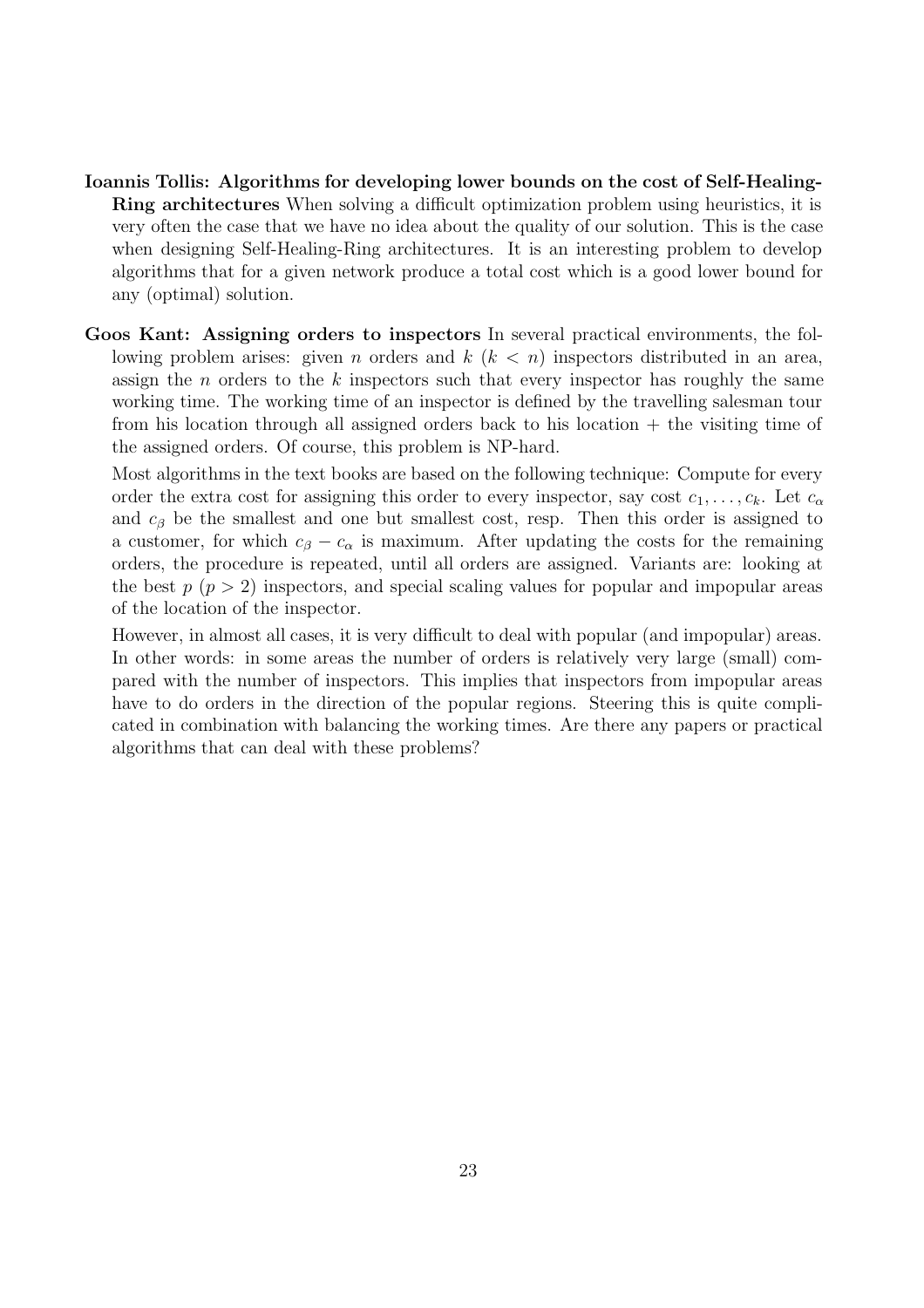#### Open Problems

#### Chair: Roberto Tamassia

Roberto Tamassia: Robust Steinitz' Theorem Steinitz's Theorem says that a graph G is the skeleton of a convex 3-polytope if and only if it is planar and triconnected. Is there a "robust" version of this theorem? Namely, what is the set of values for constants  $h, k$ , and  $l$  such that given a planar triconnected graph  $G$  with  $N$  vertices, we can construct a convex 3-polytope  $P$  with skeleton  $G$  that verifies the following properties:

- P satisfies the vertex resolution rule, i.e., any two vertices of  $P$  are at Euclidean distance at least 1;
- the coordinates of the vertices of P are rational numbers with  $O(N^h \log N)$  bits;
- P has  $O(N^k)$  volume;
- P has  $O(N^l)$  aspect ratio (ratio of the largest to the smallest of length, width, and height of  $P$ ).

Ideally, we would like to characterize the set of all minimal triplets  $(h, k, l)$  and give efficient constructions for them.

Trivial lower bounds are  $h > 0$ ,  $k > 1$  and  $l > 0$ . However, no construction for these values of the constants is known. An  $O(N^{1.2})$ -time construction for  $h = 1, k = 1$  and  $l = 1$  is presented in [\*]. While it achieves optimal volume, its disadvantages are the high number of bits for the vertex coordinates and the poor aspect ratio.

[\*] M. Chrobak, M.T. Goodrich and R. Tamassia, "Convex Drawings of Graphs in Two and Three Dimensions," Proc. ACM Symp. on Computational Geometry, 319-328 (1996).

**Peter Eades: The K7-3D-2B Problem** Is there an orthogonal grid drawing of  $K_7$  in 3 dimensions with no edge crossings and at most 2 bends per edge?

(An orthogonal grid drawing of a graph represents vertices as points on the integer grid and edges as polylines whose segments lie on the integer grid lines.)

- Ioannis Tollis: "Better" hierarchical drawings Find algorithms for hierarchical drawings of graphs that take into account the global shape of the graph: For example, draw a graph by removing edges until the remaining (sub)graph is a series-parallel, or an upward planar graph. Draw the subgraph and then insert the edges one at a time.
- Petra Mutzel: Separation Problem of Kuratowski Subgraphs Given a nonplanar graph  $G = (V, E)$  with weights  $w_e$  for all edges  $e \in E$ ,  $0 \le c_e \le 1$  (most of them are 0, or between 0 and 0.2). Find a subset  $K \subseteq E$  that is a subdivision (homeomorph graph) of  $K_5$  or  $K_{3,3}$  with minimum weight  $\sum_{e \in K} w_e$ .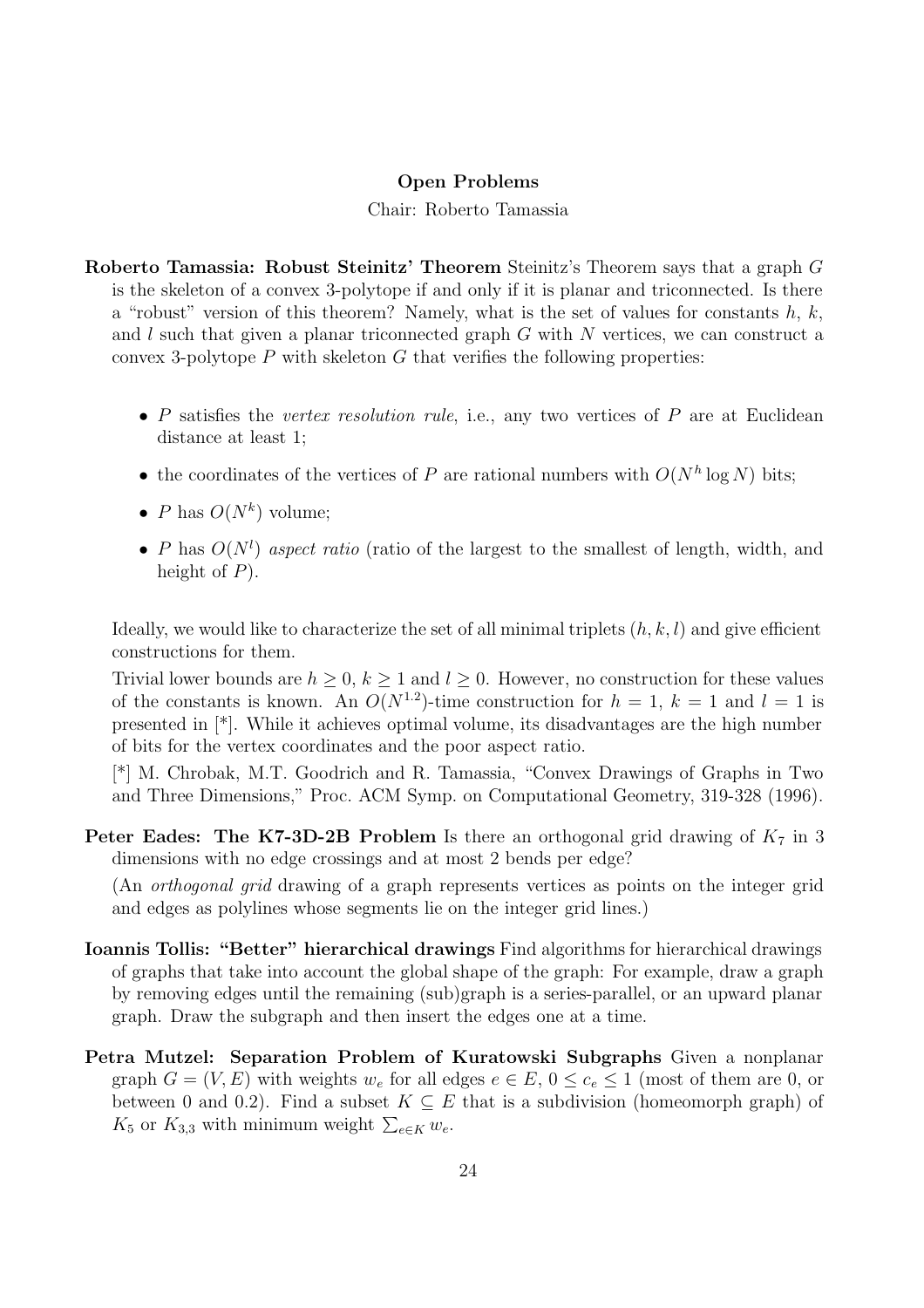The above question arises as "separation problem" in the maximum planar subgraph problem. Given a solution of a Linear Program,  $x_e$ ,  $0 \le x_e \le 1$ , find a Kuratowski subgraph (i.e., a subdivision of  $K_{3,3}$  or  $K_5$ ) violating the inequality  $\sum_{e \in K} x_e \leq |K| - 1$  or prove that none such subgraph exists. Rewriting the inequality and setting  $w_e = 1 - x_e$  gives  $\sum_{e \in K} w_e \geq 1$ . If the minimum weight Kuratowski subgraph satisfies the inequality, then it is satisfied by all the Kuratowski subgraphs. Otherwise, we found a Kuratowski subgraph that violates the inequality, i.e.  $\sum_{e \in K} (1 - x_e) < 1$ .

- Takao Nishizeki and X. Zhou: Can the vertex-coloring problem be "simply" reduced to the edge-coloring problem? The opposite direction is easy: the edge-coloring problem can be simply reduced to the vertex-coloring problem, because the chromatic index of a graph G is equal to the chromatic number of the line graph of G. Since both problems are NP-complete, either can be reduced to the other plausibly through 3-SAT, due to the theory of NP-completeness. Thus the open problem asks, given a graph G and a positive integer k, whether one can find in polynomial time a new graph G' and a positive integer k' such that G can be vertex-colored with at most k colors if and only if G' can be edge-colored by at most k' colors.
- Sue Whitesides: How quickly can we determine if a 4-regular graph  $G$  is the union of two Hamilton cycles? Let G be a connected graph on n vertices such that each vertex has degree 4. How quickly can we determine whether the edge set  $E(G)$  of G can be partitioned into two sets, each of which forms a Hamiltonian cycle for G? More generally, how quickly can we determine whether the edges of a  $2k$ -regular graph  $G$  can be partitioned into k edge-disjoint Hamilton cycles on G? Are these problems NP-complete?

(These questions arose in discussions with Tom Shermer of Simon Fraser University, Canada.)

Giuseppe Liotta: The planar 2D-visibility representability problem Given a set S of axis-aligned rectangles in the plane, two rectangles of S are horizontally (vertically) visible if they can be connected by an horizontal (vertical) straight-line segment l that does not intersect any other rectangle of  $S$ . Segment  $l$  is called segment of visibility.

A 2D-visibility representation of a graph  $G$  is a drawing of  $G$  on the plane such that every vertex is represented by an axis-aligned rectangle and two vertices are adjacent if and only if their corresponding rectangles are either horizontally or vertically visible. An edge of a 2D-visibility representation is either an horizontal or a vertical straight-line segment of visibility. A 2D-visibility representation is planar if no two segments of visibility intersect.

Question: Which planar graphs admit a planar 2D-visibility representation?

Context for the question: graph drawing, visibility representations, zero-bend drawings.

Kurt Mehlhorn: Robustness of network algorithms There are simple examples where network algorithms when implemented with floating point arithmetic produce wrong results. For shortest path algorithms which only add numbers it is fairly easy to show that the computed result is close to the true result. More complicated network algorithms add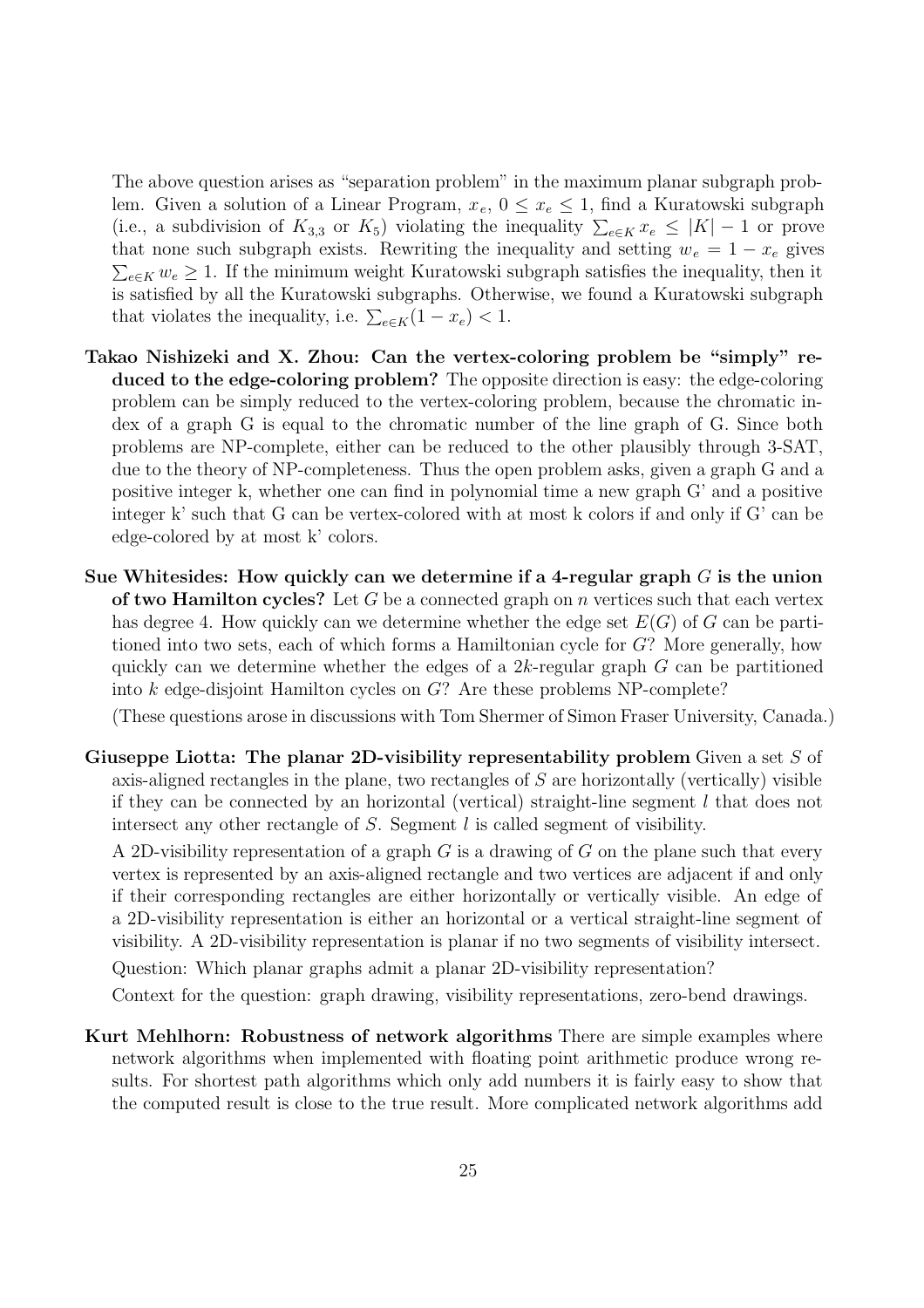and subtract and errors may accumulate. Can one still show a relation between computed result and true result?

Ioannis Tollis: Nontrivial properties of planar bipartite graphs The ultimate aim is to partition the vertices of a planar graph into two parts such that each part is bipartite. This is related to the 4-coloring theorem, and would give an independent constructive proof of the theorem. So, find properties of planar bipartite graphs that will allow one to discover algorithms to partition the vertices as mentioned above.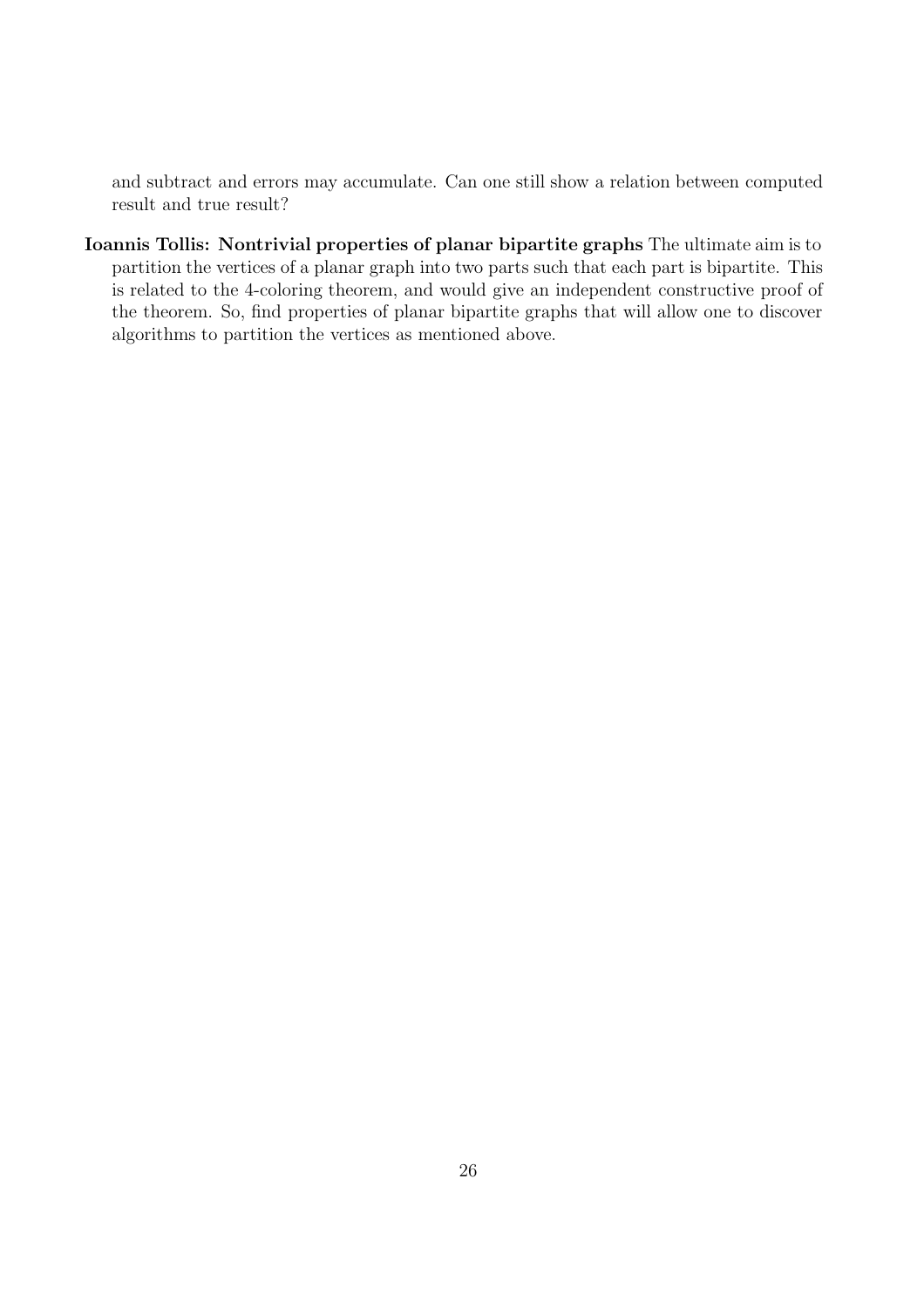Takao Asano

Chuo University Dept. of Information and System Engineering Bunkyo-ku Tokyo 112 Japan asano@ise.chuo-u.ac.jp tel: +81-3-3817-1686

Tetsuo Asano

Osaka Electro-Communication University Dept. of Engineering Informatics Faculty of Information & Computer Science 18-8 Hatsu-cho/Neyagawa Osaka 572 Japan asano@amlab.osakac.ac.jp tel: +81-720-24-1131/ext. 2450

Franz J. Brandenburg Universität Passau Lehrstuhl für Theoretische Informatik 94030 Passau Germany brandenb@fmi.uni-passau.de tel: +49-851-509-3030

### Ulrik Brandes

Universität Konstanz Fakultät für Mathematik und Informatik Postfach 55 60 D 188 78434 Konstanz Germany Ulrik.Brandes@uni-konstanz.de tel: +49-7531-88-4263

### Yefim Dinitz

Technion – Haifa Department of Computer Science Technion Haifa 32000 Israel dinitz@cs.technion.ac.il tel: +972-4-8294-368

Peter Eades

University of Newcastle Department of Computer Science University Drive Callaghan NSW 2308 Australia eades@cs.newcastle.edu.au tel: +61-49-216034

Wen-Lian Hsu Academica Sinica – Taipei Institute of Information Science Nankang Taipei 115 Taiwan hsu@iis.sinica.edu.tw

Toshihide Ibaraki Kyoto University Graduate School of Engineering Department of Applied Math. and Physics Kyoto 606 Japan ibaraki@kuamp.kyoto-u.ac.jp tel: +81-75-753-5504

Michael Jünger Universität zu Köln Institut für Informatik Pohligstr. 1 D-50969 Köln Germany mjuenger@informatik.uni-koeln.de tel: +49-221-470-5313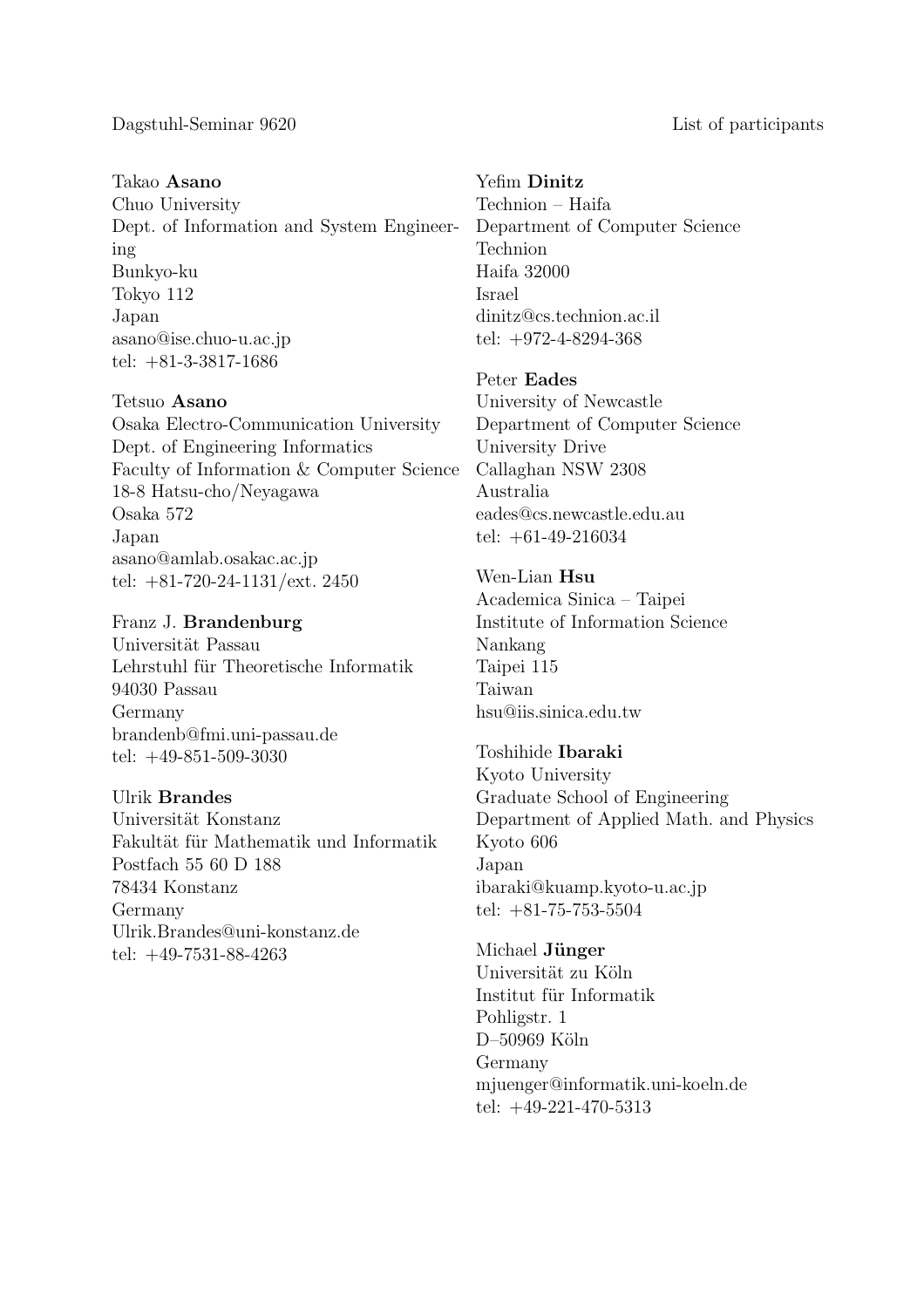#### Goos Kant

Utrecht University Dept. of Computer Science P.O. Box 80-089 NL–3508TB Utrecht The Netherlands goos@cs.ruu.nl

### Naoki Katoh

Kobe University of Commerce Department of Management Science 8-2-1 Gakuennishi Nishi-ku Kobe 651-21 Japan naoki@kucgw.kobeuc.ac.jp tel: +81-78-794-6161

## Michael Kaufmann

Universität Tübingen Institut für Informatik Sand 13 D–72076 Tübingen Germany mk@informatik.uni-tuebingen.de tel: +49-7071-29-7404

#### Philip Klein

Brown University Department of Computer Science P.O. Box 1910 Providence RI 02912 USA pnk@cs.brown.edu tel: +1-401-863-76 44

### Bernhard Korte

Universität Bonn Institut für Ökonometrie und OR Nassestr. 2 D–53113 Bonn Germany dm@or.uni-bonn.de tel: +49-228-738770

## Han La Poutré

Leiden University Dept. of Computer Science Niels Bohrweg 1 NL–2300 RA Leiden The Netherlands han@wi.leidenuniv.nl tel: +31-71-5277112

#### Annegret Liebers

Universität Konstanz Fakultät für Mathematik und Informatik Postfach 55 60 D 188 78434 Konstanz Germany Annegret.Liebers@uni-konstanz.de tel: +49-7531-88-4263

#### Giuseppe Liotta

Brown University Department of Computer Science 115 Waterman Street Providence RI 02912 USA gl@cs.brown.edu

David W. Matula Southern Methodist University Depart. of Computer Science & Engineering 75275 Dallas TX USA matula@seas.smu.edu

## Kurt Mehlhorn

Max-Planck-Institut für Informatik Im Stadtwald 66123 Saarbrücken Germany mehlhorn@mpi-sb.mpg.de tel: +49-681-9325-100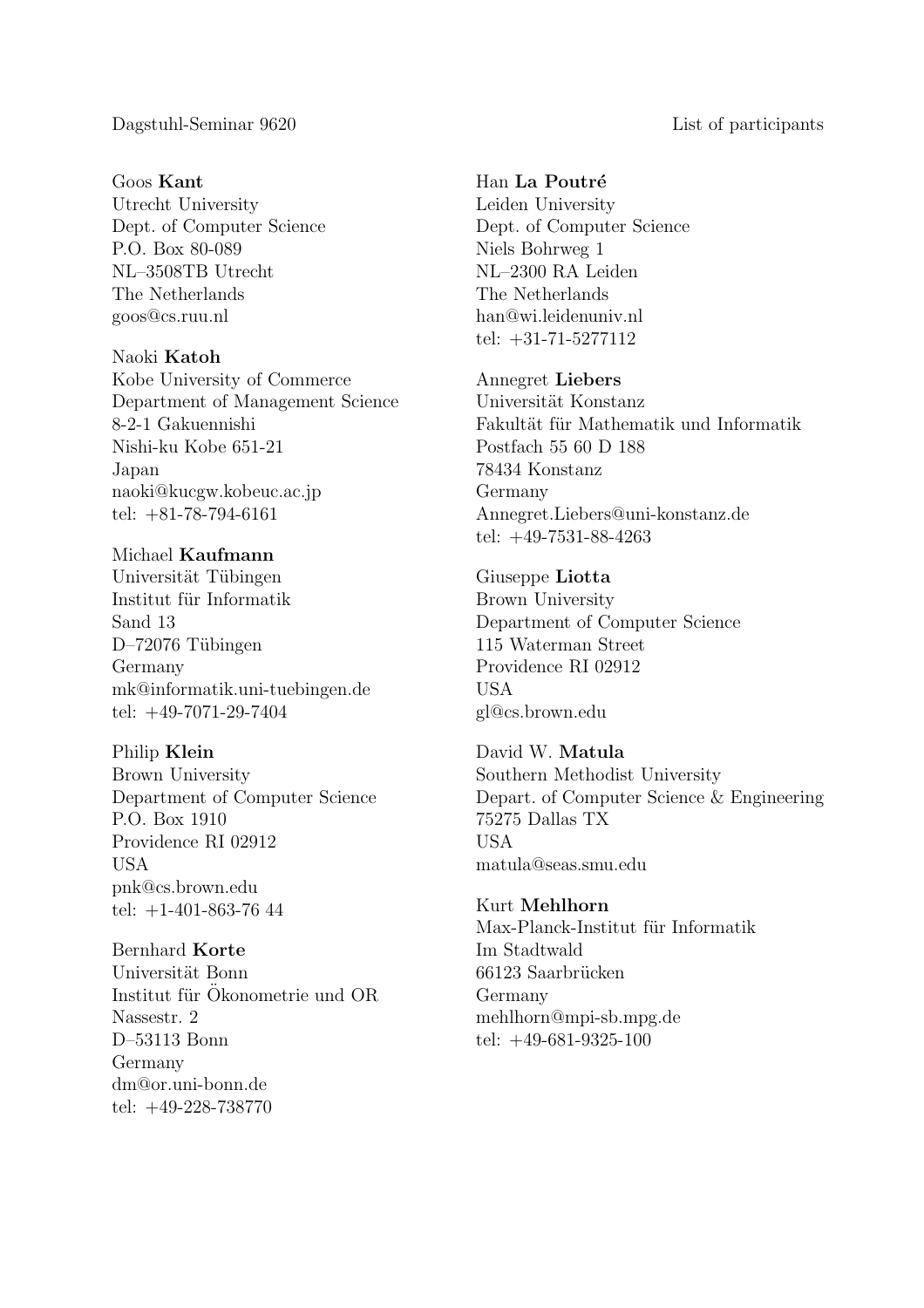#### Rolf Möhring

TU Berlin Fachbereich Mathematik, MA 6-1 Straße des 17. Juni 136 10623 Berlin Germany moehring@math.tu-berlin.de tel: +49-30-314-24594

Bojan Mohar University of Ljubljana Dept. of Mathematics Jadranska 19 1111 Ljubljana Slovenia bojan.mohar@uni-lj.si

Petra Mutzel Max-Planck-Institut für Informatik Im Stadtwald 66123 Saarbrücken Germany mutzel@mpi-sb.mpg.de tel: +49-681-9325-105

Stefan Näher

Universität Halle Fachbereich Mathematik und Informatik Kurt-Mothes-Str. 1 D–06099 Halle Germany naeher@informatik.uni-halle.de tel: +49-345-552-4712

Hiroshi Nagamochi Kyoto University Graduate School of Engineering Dept. of Applied Mathematics and Physics Kyoto 606-01 Japan naga@kuamp.kyoto-u.ac.jp tel: +81-75-753-5494

Takao Nishizeki Tohoku University Graduate School of Information Sciences Sendai 480-77 Japan nishi@ecei.tohoku.ac.jp tel: +81-22-263-9301

Stephen North AT&T Bell Labs 600 Mountain Avenue Murray Hill NJ 07974 USA north@research.att.com

### Andras Recski

Technical University of Budapest Faculty of Elec. Eng. and Information Dept. of Mathematics and Computer Science H–1521 Budapest Hungary recski@vma.bme.hu tel:  $+36-1-463-2585$ 

Maciej M. Sysło University of Wroclaw Institut of Computer Science Przesmyckiego 20 PL–51–151 Wroclaw Poland syslo@ii.uni.wroc.pl tel: +48-71-247-382 fax: +48-71-251271

Roberto Tamassia Brown University Department of Computer Science P.O. Box 1910 Providence RI 02912 USA rt@cs.brown.edu tel:  $+1-401-863-7639$